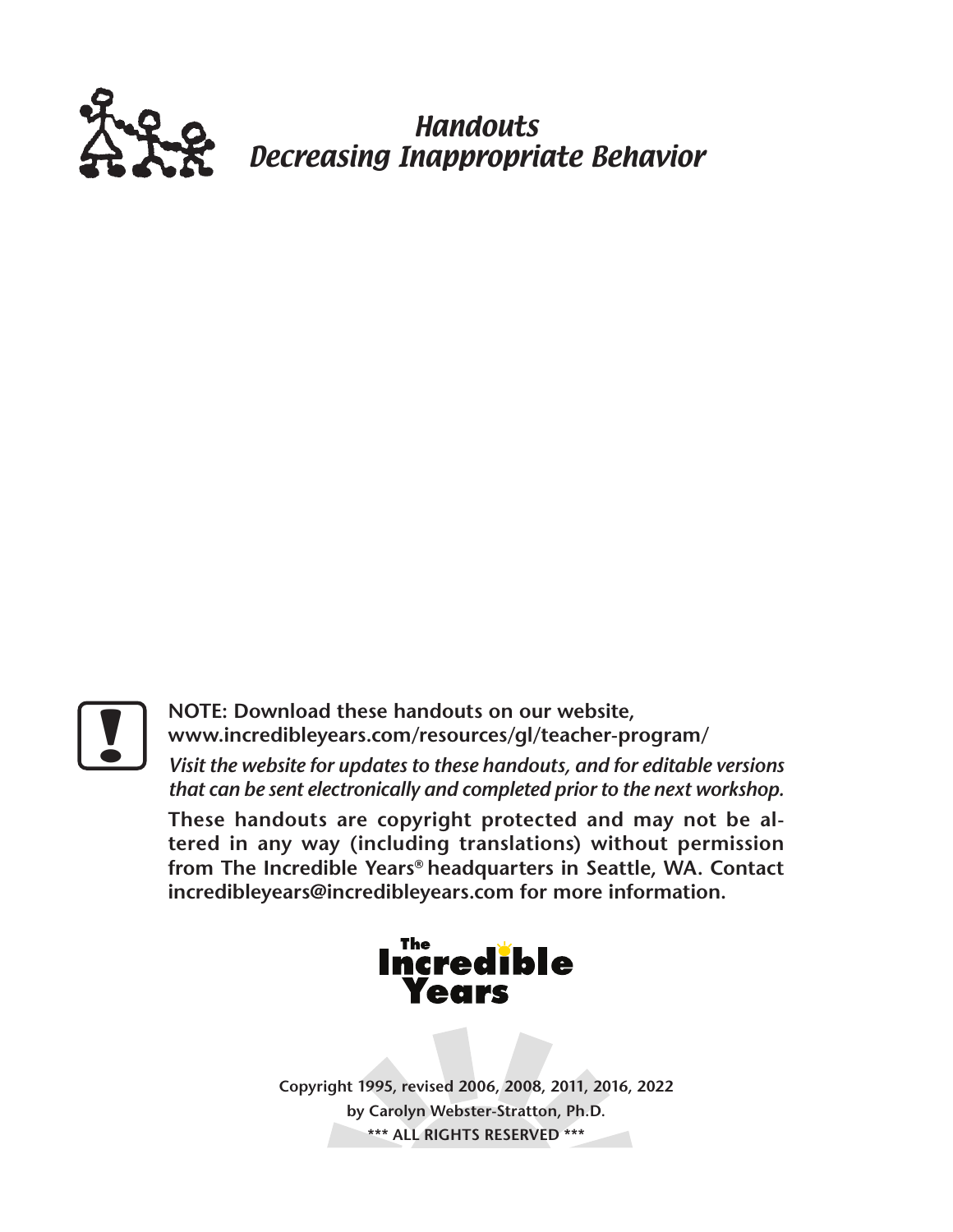#### Teacher Workshop Four

# Suggested Activities for the Month

#### TO DO

- Identify a student with some behavior difficulties and develop a behavior plan utilizing proactive and positive approaches and a discipline plan. Write the plan out on the "Behavior Plan Worksheet" and evaluate how it worked. Bring the plan to share at the next session.
- Teach your students how to ignore behavior from others that is bothersome and praise them for using their "ignore muscles."
- Record and monitor any use of teacher ignoring—what occurred, and how the student reacted.
- Practice praising and reconnecting after the child has calmed down.
- Call your buddy and share your success with your discipline strategy.

## $TO$  READ $\leq$

Chapters Seven and Fifteen from *Incredible Teachers* book.

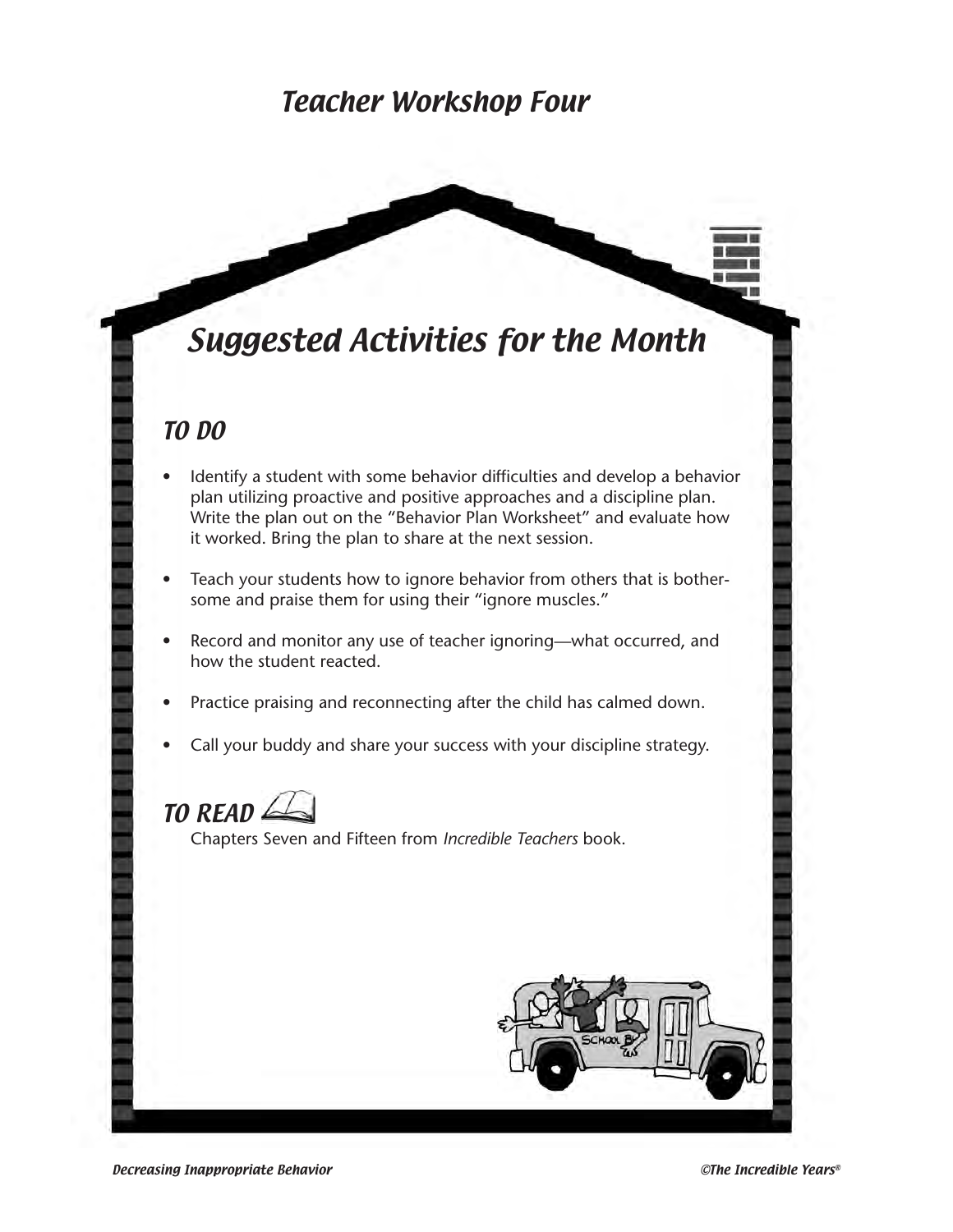| Example of Behavior Plan: Jenny, Grade 1                        |                        |                                                   |
|-----------------------------------------------------------------|------------------------|---------------------------------------------------|
| Focus on one behavior at a time<br>Negative classroom behaviors | Occasion / Location    | Positive Discipline Hierarchy                     |
| Poking, touching                                                | In line and playground | Positive redirect for off-task behavior           |
| Speaks without raising hand                                     | Small Group discussion | Ignore blurting out                               |
| Talks while directions are given                                | Large classroom        | Nonverbal cue/warning for inappropriate           |
| Off-task, day dreaming                                          | Independent work time  | touching                                          |
|                                                                 |                        | Repeat positive directions & praise<br>compliance |
| Behavior Plan For:                                              |                        |                                                   |
| Negative classroom behaviors                                    | Occasion / Location    | Positive Discipline Hierarchy                     |
|                                                                 |                        |                                                   |
|                                                                 |                        |                                                   |
|                                                                 |                        |                                                   |
| Discipline Hierarchy for:                                       |                        | (identify misbehavior, e.g. noncompliance)        |
| First time:                                                     |                        |                                                   |
| Second time:                                                    |                        |                                                   |
| Third time:                                                     |                        |                                                   |
| Fourth time:                                                    |                        |                                                   |
| Fifth time:                                                     |                        |                                                   |

See Behavior Plan Workshop #1 (Program 3) for Step #2. **See Behavior Plan Workshop #1 (Program 3) for Step #2.**

Decreasing Inappropriate Behaviors Workshop #4 Behavior Plan A (primary grades)

Decreasing Inappropriate Behaviors<br>Workshop #4 Behavior Plan A (primary grades)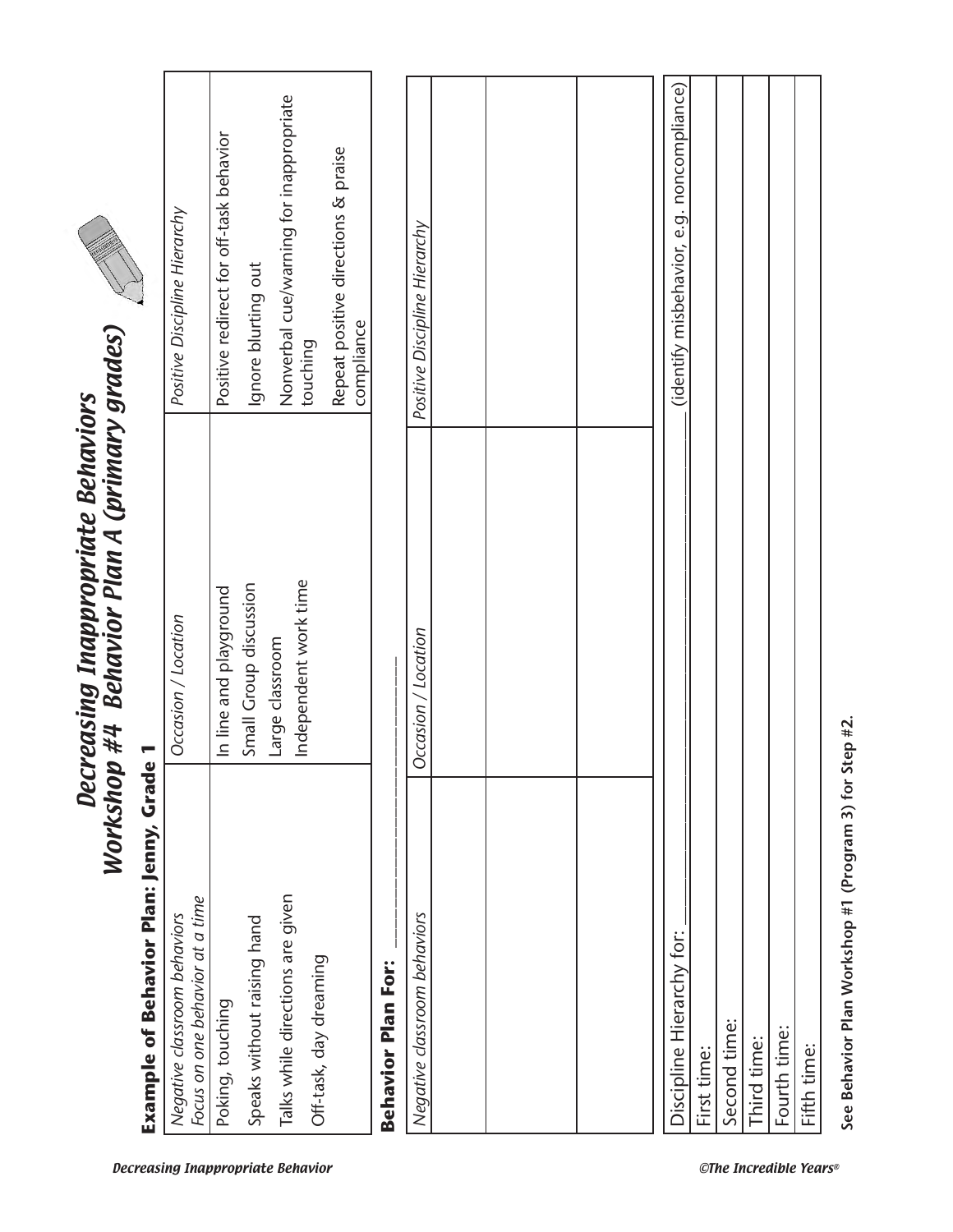

| Step #1:                         | Step #3:                             | Step #4, 5, & 6:                           |                                                   |
|----------------------------------|--------------------------------------|--------------------------------------------|---------------------------------------------------|
| Negative Classroom Behaviors     | Desired Behaviors                    | Proactive Strategies, Praise & Reinforcers | Positive Discipline Hierarchy                     |
| Poking, Touching                 | Keep hands to own body (in<br>line)  | Responds well to praise - does not like to | Positive redirect when distracted and off<br>task |
| Speaks without raising hand      | Raise a quiet hand (circle time)     | be hugged                                  |                                                   |
| Talks while directions are given | lirections<br>Listen quietly when di | Hand stamp for quiet hand up               | Ignore blurting out                               |
| Off-task, daydreaming            | are given (large classroom)          | 20 hand stamps = choose book for story     | Nonverbal cue for touching others with            |
|                                  | Pay attention & concentrate          | hour                                       | "hands to self" signal                            |
|                                  |                                      | Help distribute handouts                   | Get eye contact & repeat positive direc-          |
|                                  |                                      | Use visual rules cue cards (inside voice)  | tion                                              |

| Negative Classroom Behaviors                    | Step #3                                                            | Step #4, 5, & 6:                                               |                                                                  |
|-------------------------------------------------|--------------------------------------------------------------------|----------------------------------------------------------------|------------------------------------------------------------------|
|                                                 | Desired Behaviors                                                  | Proactive Strategies, Praise & Reinforcers                     | Positive Discipline Hierarchy                                    |
| Speaks without raising hand<br>Poking, Touching | Keep hands to own body (in<br>line)                                | Responds well to praise - does not like to<br>be hugged        | Positive redirect when distracted and off<br>task                |
| Talks while directions are given                | Raise a quiet hand (circle time)<br>Listen quietly when directions | Hand stamp for quiet hand up                                   | Ignore blurting out                                              |
| Off-task, daydreaming                           | Pay attention & concentrate<br>are given (large classroom)         | 20 hand stamps = choose book for story<br>hour                 | Nonverbal cue for touching others with<br>"hands to self" signal |
|                                                 |                                                                    | Help distribute handouts                                       | Get eye contact & repeat positive direc-                         |
|                                                 |                                                                    | Use visual rules cue cards (inside voice)                      | tion                                                             |
| Behavior Plan For:                              |                                                                    |                                                                |                                                                  |
| Negative classroom behaviors<br>Step #1:        | Desired Behaviors<br>Step #3                                       | Proactive Strategies, Praise & Reinforcers<br>Step #4, 5, & 6: | Positive Discipline Hierarchy                                    |
|                                                 |                                                                    |                                                                |                                                                  |
| $\overline{\mathcal{N}}$                        |                                                                    |                                                                |                                                                  |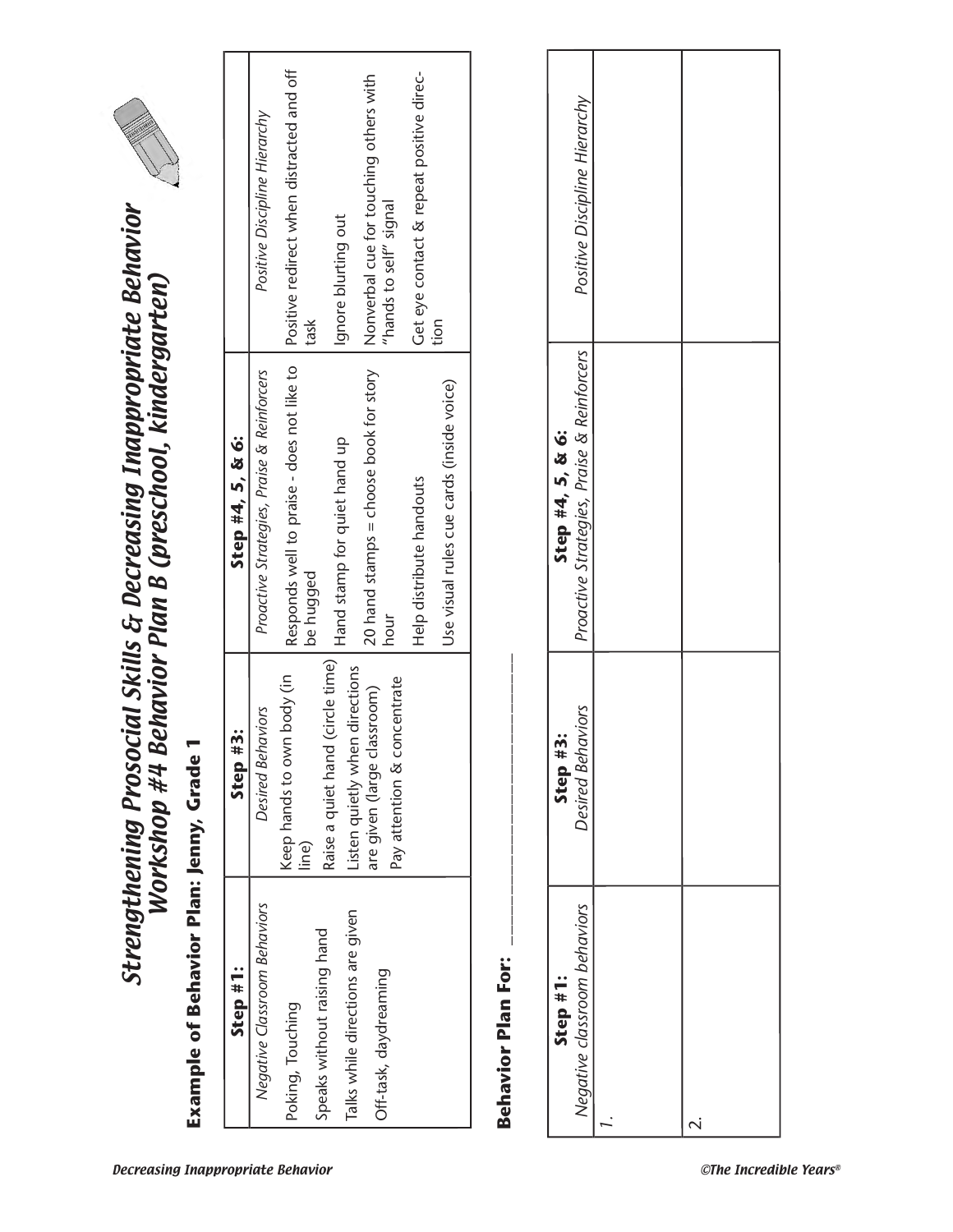|                                                                                                                             | Positive Discipline Hierarchy                                  |                        |
|-----------------------------------------------------------------------------------------------------------------------------|----------------------------------------------------------------|------------------------|
| Strengthening Prosocial Skills & Decreasing Inappropriate Behavior<br>Workshop #4 Behavior Plan B (preschool, kindergarten) | Proactive Strategies, Praise & Reinforcers<br>Step #4, 5, & 6: |                        |
|                                                                                                                             | <b>Behaviors</b><br>p#3:<br>Ste<br>Desired                     |                        |
| Example of Behavior Plan: Jenny, Grade                                                                                      | Negative Classroom Behaviors<br>Step #1                        |                        |
| <b>Decreasing Inappropriate Behavior</b>                                                                                    |                                                                | ©The Incredible Years® |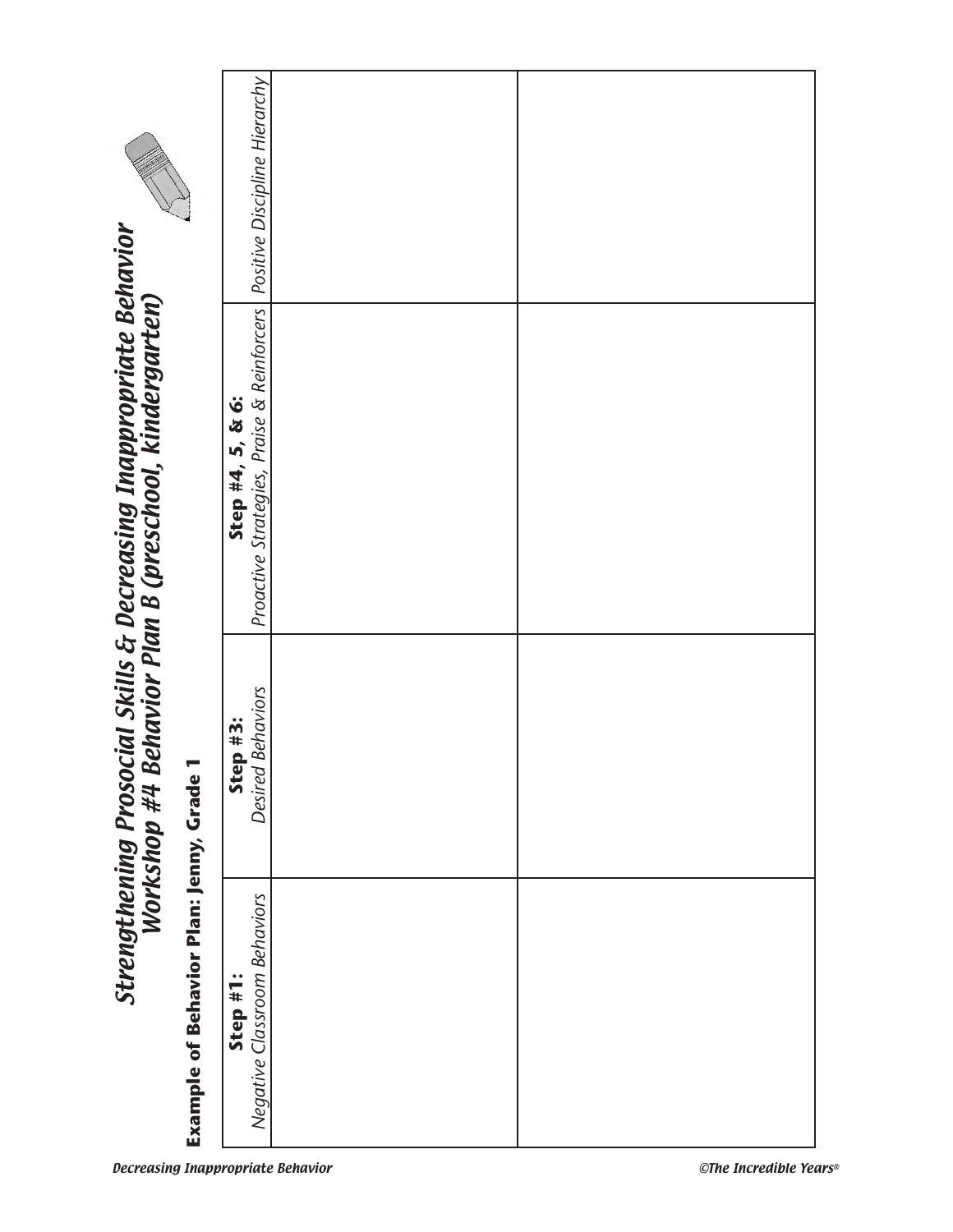# **Individual Behavior Plan**

The first task to decreasing inappropriate behavior is to pinpoint and describe for yourself the undesirable behaviors as specifically as possible. Then pick one behavior to focus on. Note the frequency of the behavior and the time of day that it is most likely to occur. It can be helpful to track the behavior for several days to get an accurate picture. Then specify the appropriate behavior you would like to see instead, make sure that you are using proactive and positive strategies to increase the positive target behavior, and define consequences for the misbehavior.

| Child's <sub>1</sub><br>Name:<br>$\sim$ |
|-----------------------------------------|
|-----------------------------------------|

Problem Behavior-Be Specific

When and Why the Behavior Occurs?

Positive Opposite Behavior

Proactive and Positive Reinforcement Strategies

Discipline Hierarchy Steps

Sought Input and Shared Ideas with Parent:

Date for Re-evaluation: **Date for Re-evaluation**:

Decreasing Inappropriate Behavior ©The Incredible Years®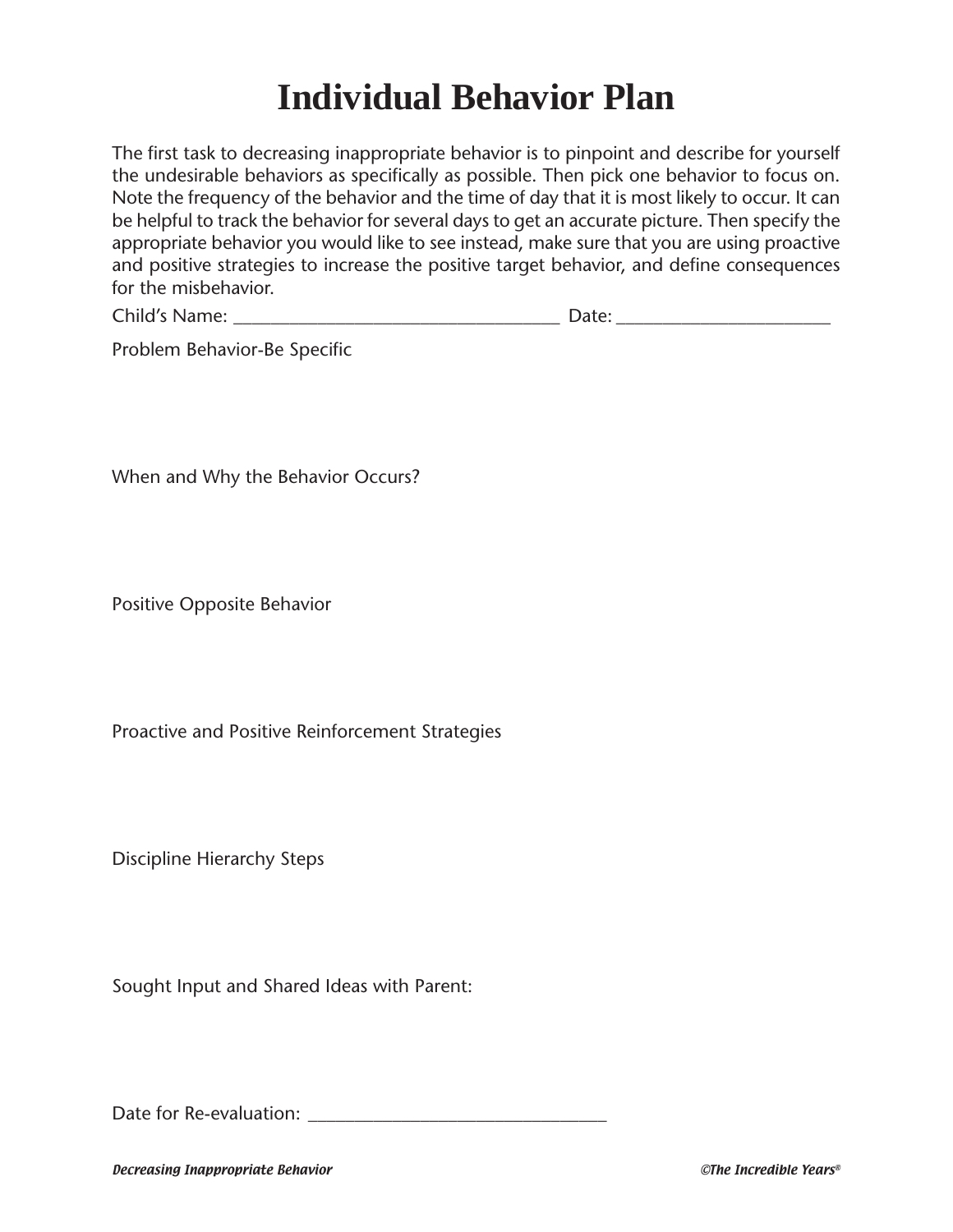#### Blackboard Notes

### About Decreasing Children's Inappropriate Behaviors

- Preparation is the key carefully plan a discipline hierarchy of responses to misbehaviors.
- Consequences do not have to be severe to be effective
- Follow the "law of least disruptive intervention" ignoring, redirecting, and warnings or reminders before more intrusive consequences.
- Ideally consequences should be tailored to the particular circumstances — (for example, the loss of a valued privilege) or a natural or logical consequence that is that is inherently connected to the misbehavior.
- Consequences should never be physically or psychologically harmful to the child, nor should they ever humiliate or embarrass a child.
- Whenever possible, present consequences as a choice the child has made.
- Be friendly but firm control your negative emotions.



Decreasing Inappropriate Behavior ©The Incredible Years®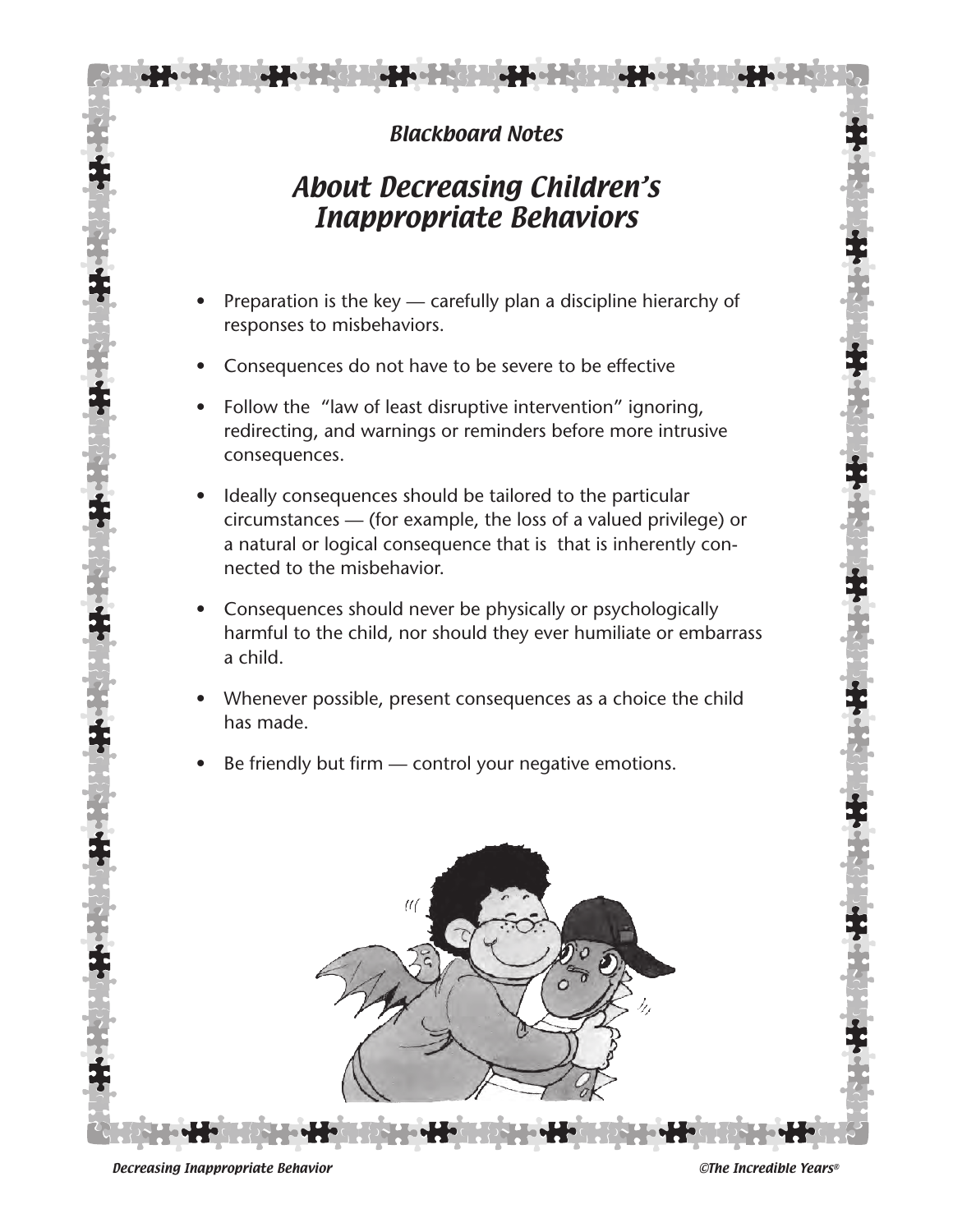Some Consequences

• sitting in teacher designated area, rather than having free choice

 $\rightarrow$ 

- playing or working on a teacher-choice activity, rather than child-choice
- loss of 2 minutes of recess, computer time or some other activity (e.g., field trip)
- activity removed
- loss of time with other students
- repair damaged object

- replace object
- clean up area—work chore
- write, or discuss with an adult, a plan to fix or change a problem behavior or situation

#### **BUT REMEMBER THE "LAW OF LEAST DISRUPTIVE INTERVENTION"—ALWAYS FIRST TRY COACHING AND PRAISE FOR APPROPRIATE BEHAVIOR, REDIRECTING, AND/OR IGNORING.**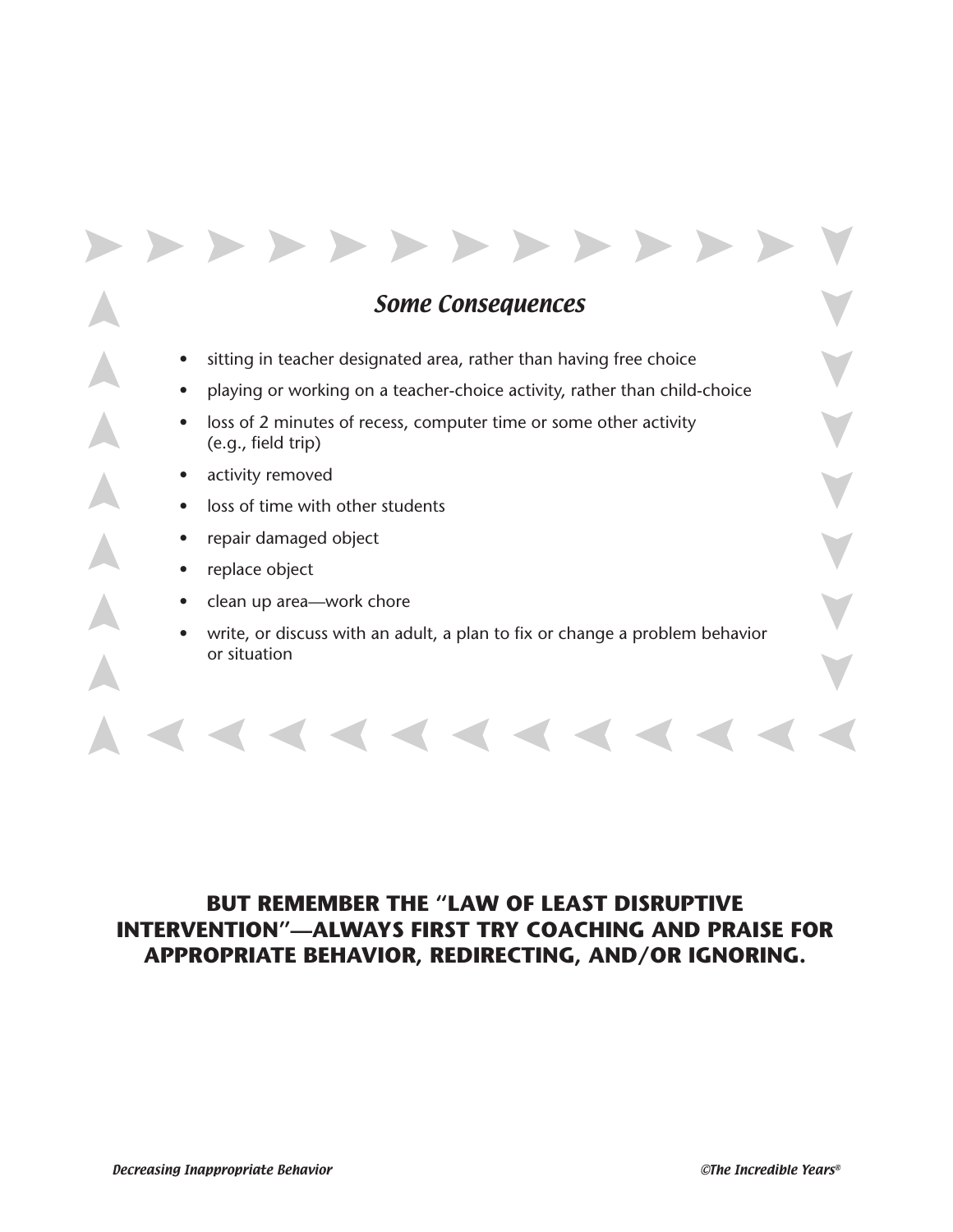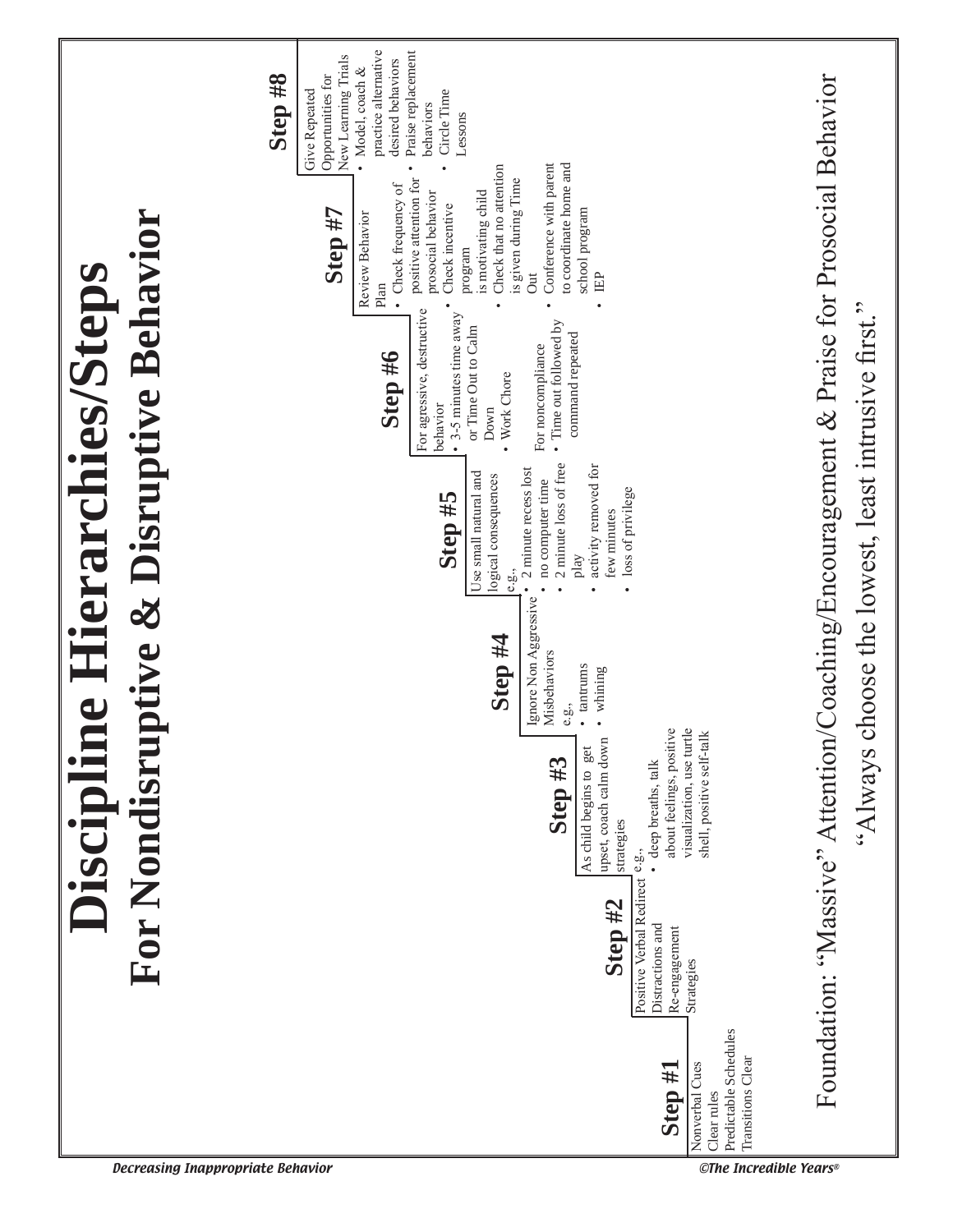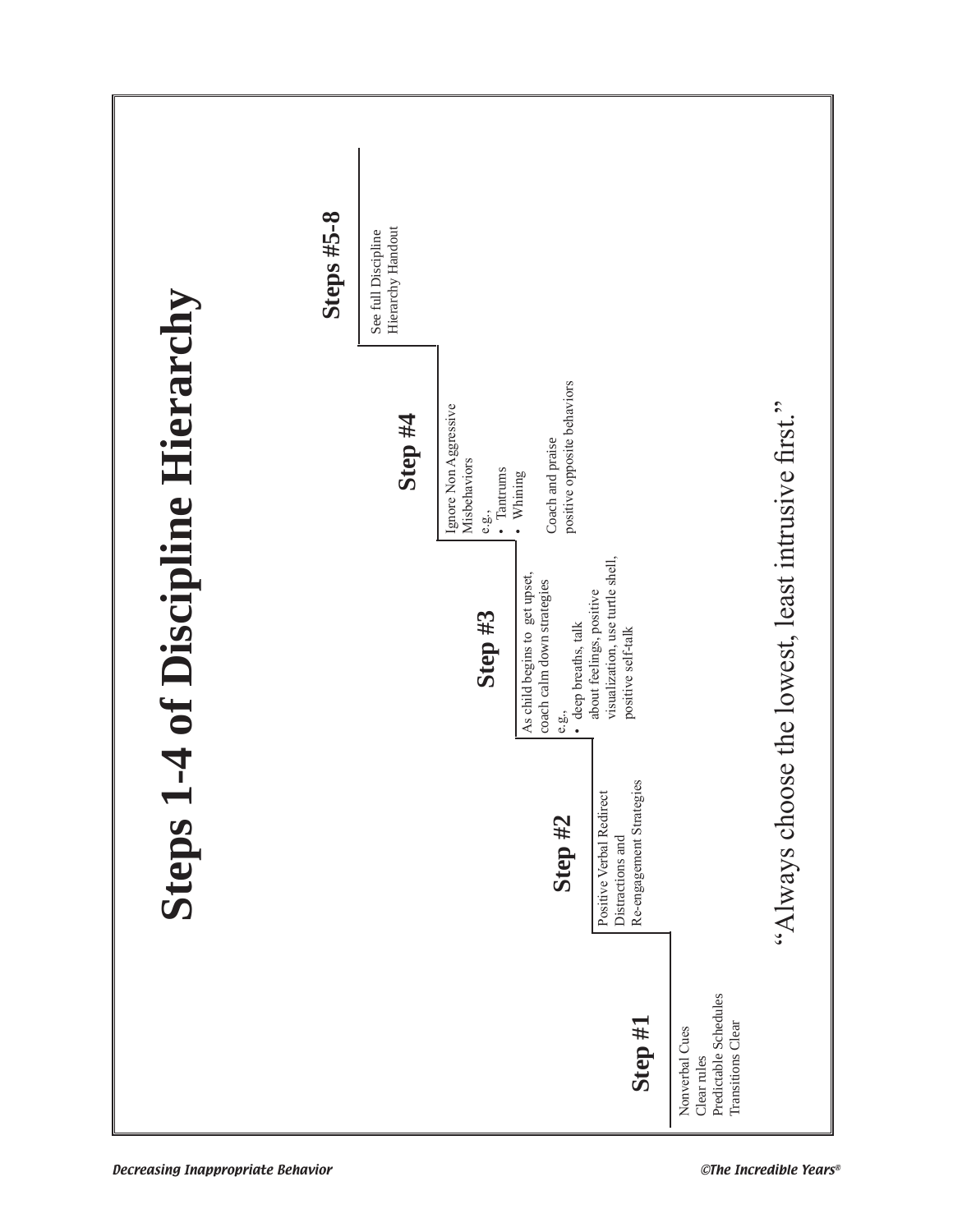|                                    |                              |                        | Reward/Attend<br>for Compliance |  |  |  |
|------------------------------------|------------------------------|------------------------|---------------------------------|--|--|--|
|                                    | Teacher Suggested Activities |                        | Child's Response                |  |  |  |
| <b>Controller Service Property</b> |                              | RECORD SHEET: COMMANDS | Command/Warning                 |  |  |  |
| 警                                  |                              |                        | Time                            |  |  |  |
|                                    |                              |                        | Date                            |  |  |  |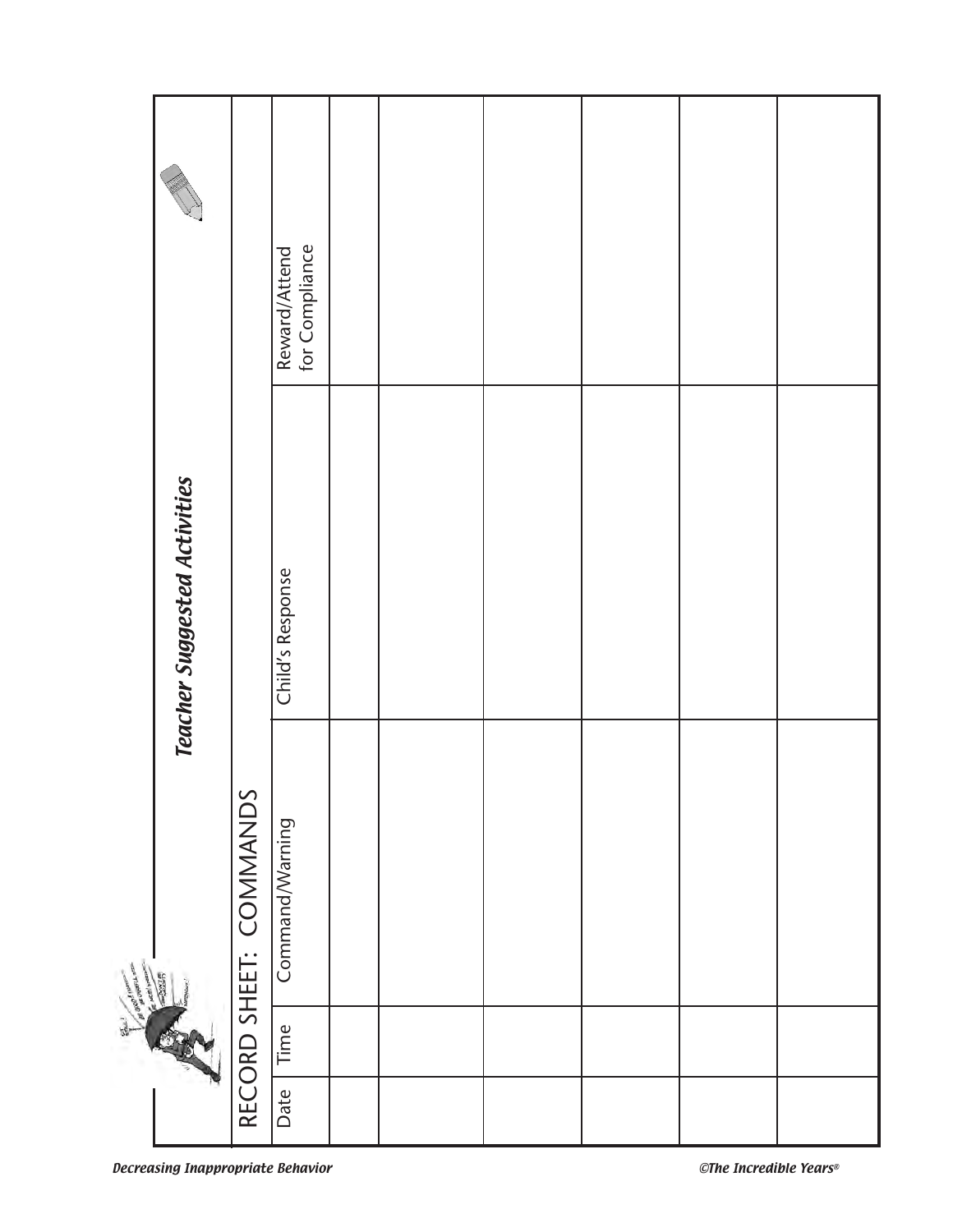

# Brainstorm/Buzz—Natural & Logical Consequences



Share and record three natural or logical consequences and record an example of how you used them.

| 1.                      |
|-------------------------|
|                         |
|                         |
|                         |
|                         |
|                         |
|                         |
|                         |
|                         |
|                         |
|                         |
|                         |
| 2.                      |
|                         |
|                         |
|                         |
|                         |
|                         |
|                         |
|                         |
|                         |
|                         |
|                         |
|                         |
| $\overline{\mathbf{3}}$ |
|                         |
|                         |
|                         |
|                         |
|                         |
|                         |
|                         |
|                         |
|                         |
|                         |
|                         |
|                         |
|                         |
|                         |
|                         |
|                         |
|                         |
|                         |
|                         |
|                         |
|                         |
|                         |
|                         |
|                         |
|                         |
|                         |
|                         |
|                         |
|                         |
|                         |
|                         |
|                         |
|                         |
|                         |
|                         |
|                         |
|                         |
|                         |
|                         |
|                         |
|                         |
|                         |
|                         |
|                         |
|                         |
|                         |
|                         |
|                         |
|                         |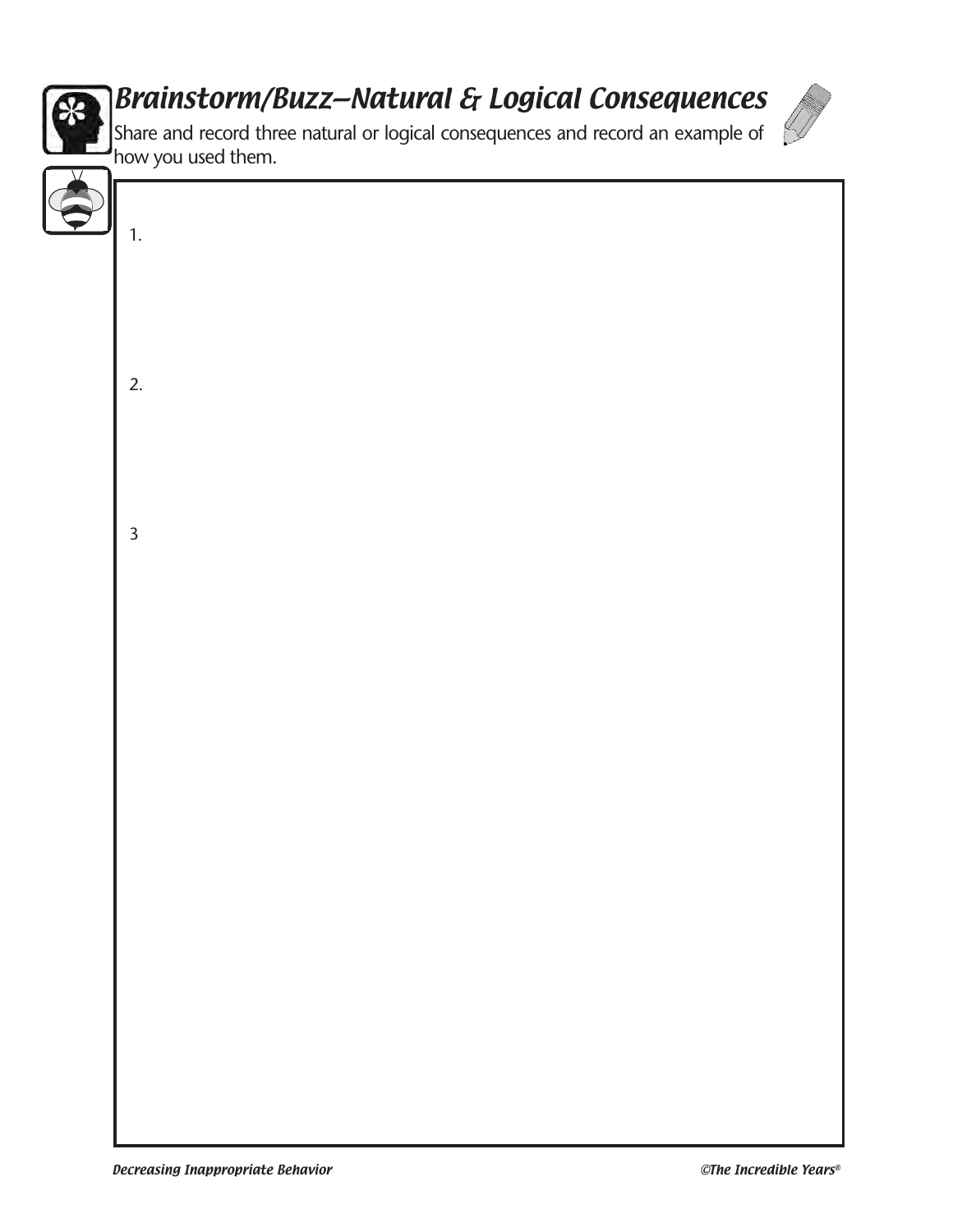# Buzz—Goals for Classroom Discipline

Think about what you want to accomplish with your discipline and what you want to avoid.



| What you want to accomplish | What you want to avoid |
|-----------------------------|------------------------|
|                             |                        |
|                             |                        |
|                             |                        |
|                             |                        |
|                             |                        |
|                             |                        |
|                             |                        |
|                             |                        |
|                             |                        |
|                             |                        |
|                             |                        |
|                             |                        |
|                             |                        |
|                             |                        |
|                             |                        |
|                             |                        |
|                             |                        |
|                             |                        |
|                             |                        |
|                             |                        |
|                             |                        |
|                             |                        |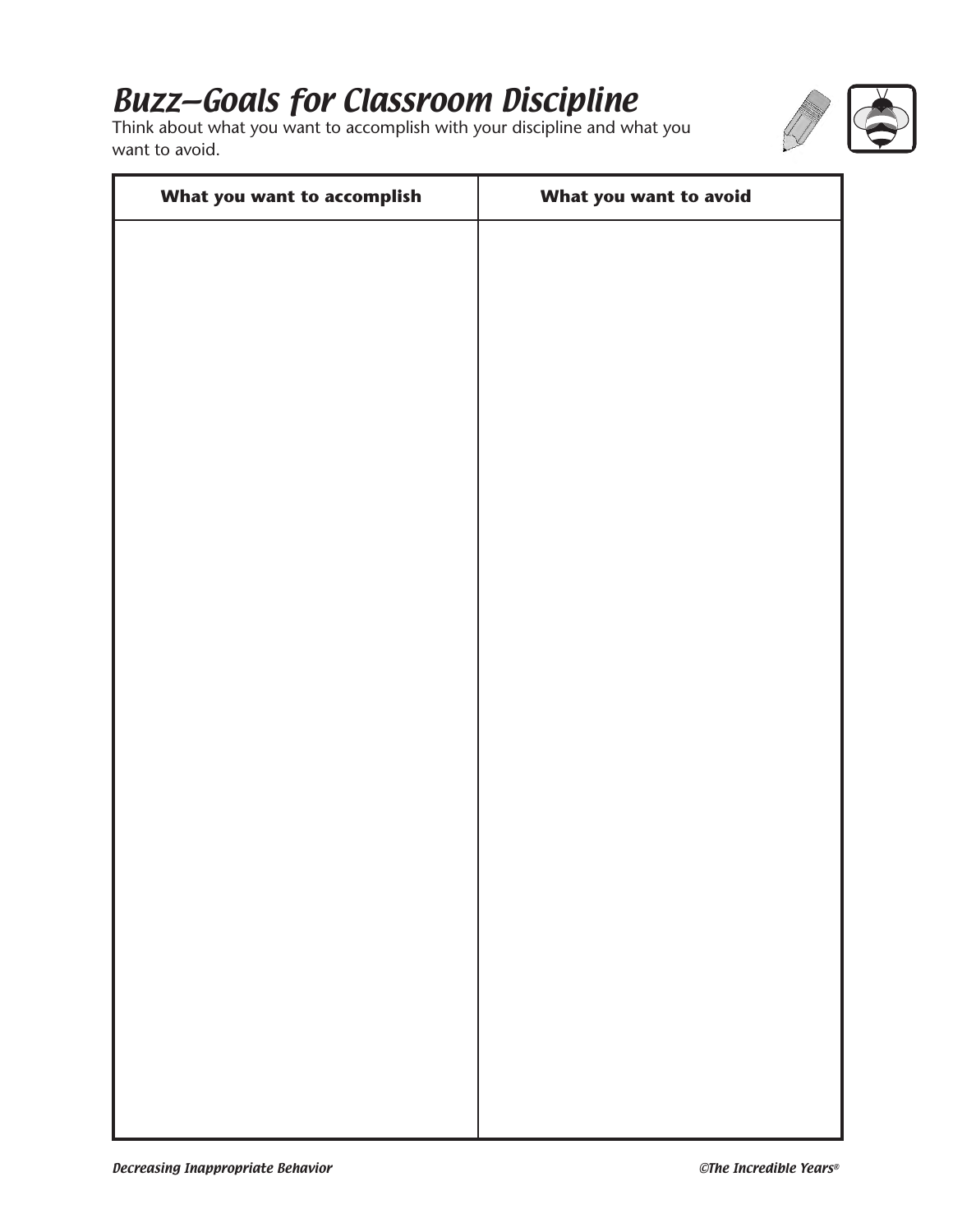

# **Handout BEHAVIOR RECORD**

Praise "Positive Opposites"

| Behaviors I want to see less of: | Positive opposite behavior I<br>want to see more of: |
|----------------------------------|------------------------------------------------------|
| (e.g., yelling)                  | (e.g., polite voice)                                 |
| 1.                               | 1.                                                   |
| 2.                               | 2.                                                   |
| 3.                               | 3.                                                   |
| 4.                               | 4.                                                   |
| 5.                               | 5.                                                   |
| 6.                               | 6.                                                   |
| 7.                               | 7.                                                   |
| 8.                               | 8.                                                   |
| 9.                               | 9.                                                   |
| 10.                              | 10.                                                  |
|                                  |                                                      |
|                                  |                                                      |
|                                  |                                                      |
|                                  |                                                      |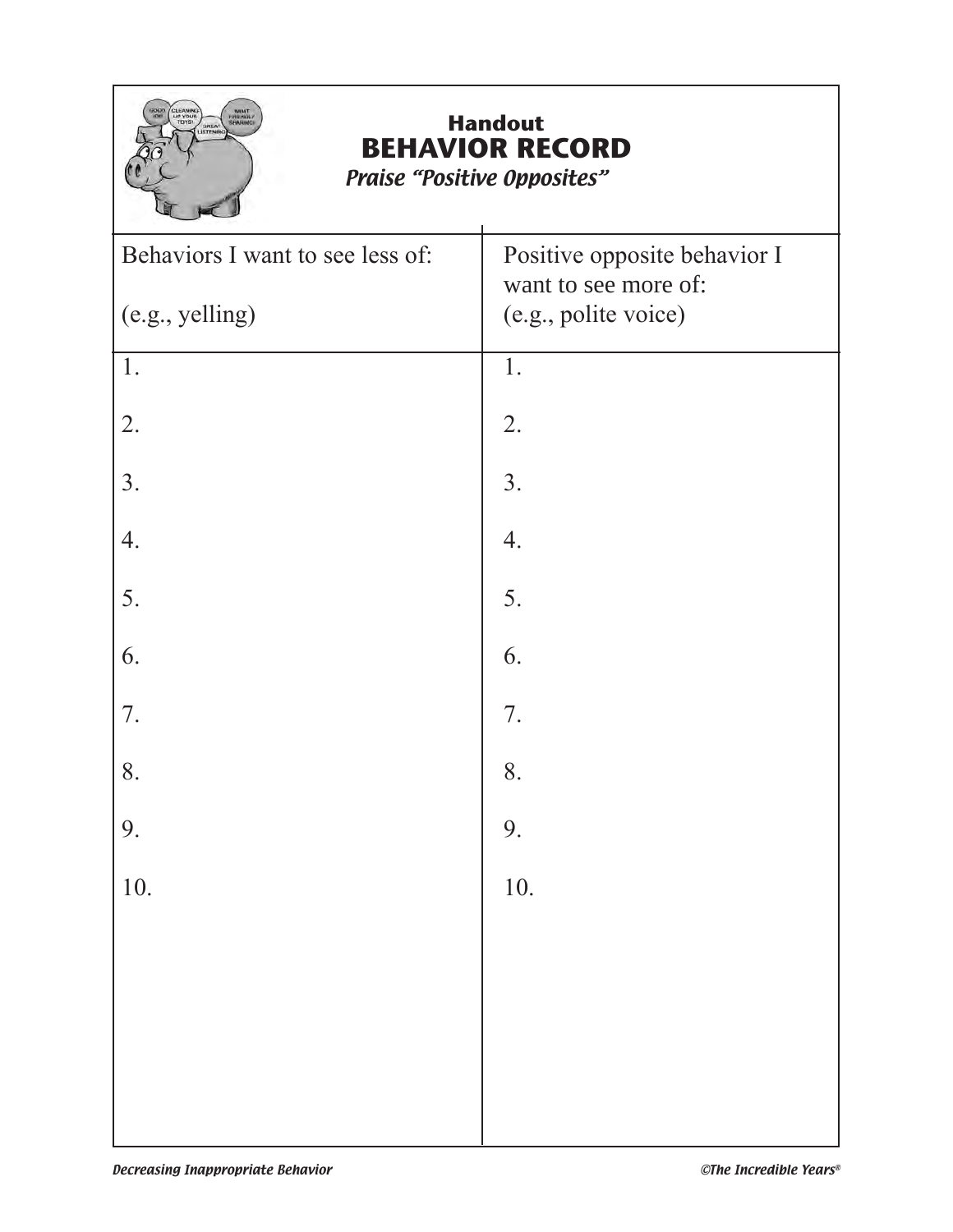## Brainstorm/Buzz—Rewriting Negative Thoughts

Rewrite the following negative self-talk with positive coping thoughts.



| <b>Negative Self-Talk</b>                                                                      | <b>Positive Coping Thoughts</b> |
|------------------------------------------------------------------------------------------------|---------------------------------|
| I can't stand this-it's too hard!                                                              |                                 |
| I don't know what to do.                                                                       |                                 |
| Ignoring will never work.                                                                      |                                 |
| I am losing control and will explode<br>soon.                                                  |                                 |
| I'm losing it. This child is out of control.                                                   |                                 |
| It's awful to let him disrespect me. It's<br>not good to look weak in front of<br>my students. |                                 |
| I hate being disrespected.                                                                     |                                 |
| I'm a terrible teacher.                                                                        |                                 |
| She will never change.                                                                         |                                 |
| It's just not fair, this child should not be<br>in my classroom.                               |                                 |
| I can't let him challenge my authority.                                                        |                                 |
| This is ridiculous, I have too many<br>students.                                               |                                 |
| He hurt me so I should hurt him.                                                               |                                 |
| I don't like him when he's like this.                                                          |                                 |
| His parents don't care, so why should I?                                                       |                                 |
|                                                                                                |                                 |
|                                                                                                |                                 |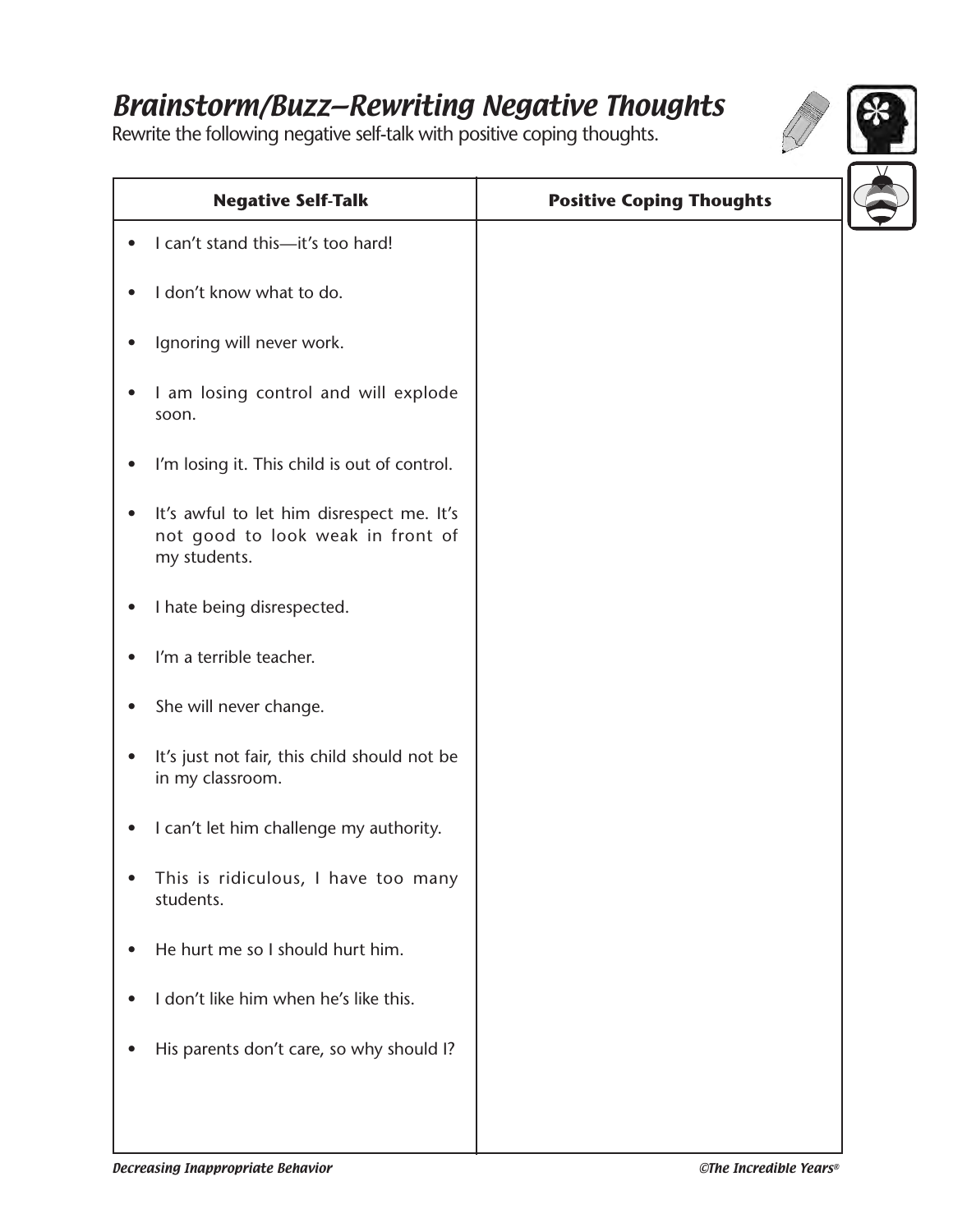

## Brainstorm/Buzz—Rewriting Negative Thoughts

Continued, from previous page.



| <b>Negative Self-Talk</b>                                                                                                                                                                     | <b>Positive Coping Thoughts</b> |
|-----------------------------------------------------------------------------------------------------------------------------------------------------------------------------------------------|---------------------------------|
| The principal will complain if I don't get<br>this stopped.                                                                                                                                   |                                 |
| She will never stop hitting. It's her fault.                                                                                                                                                  |                                 |
| A little more force on my part will stop<br>her.                                                                                                                                              |                                 |
| That brat knows how much this bugs<br>$\bullet$<br>me-he's doing it on purpose.                                                                                                               |                                 |
| I'm an inept teacher-should never have<br>done this job.                                                                                                                                      |                                 |
| I can't let her get away with that.                                                                                                                                                           |                                 |
| It's all the principal's fault for giving me<br>$\bullet$<br>a class with this many problems.                                                                                                 |                                 |
| It's all his parents' fault for not teaching<br>their children how to behave.                                                                                                                 |                                 |
|                                                                                                                                                                                               |                                 |
|                                                                                                                                                                                               |                                 |
|                                                                                                                                                                                               |                                 |
|                                                                                                                                                                                               |                                 |
| <b>Goal:</b> I will commit to stopping and challenging my negative self-talk<br>and working on practicing using coping and positive self- talk as well<br>as giving myself time to calm down. |                                 |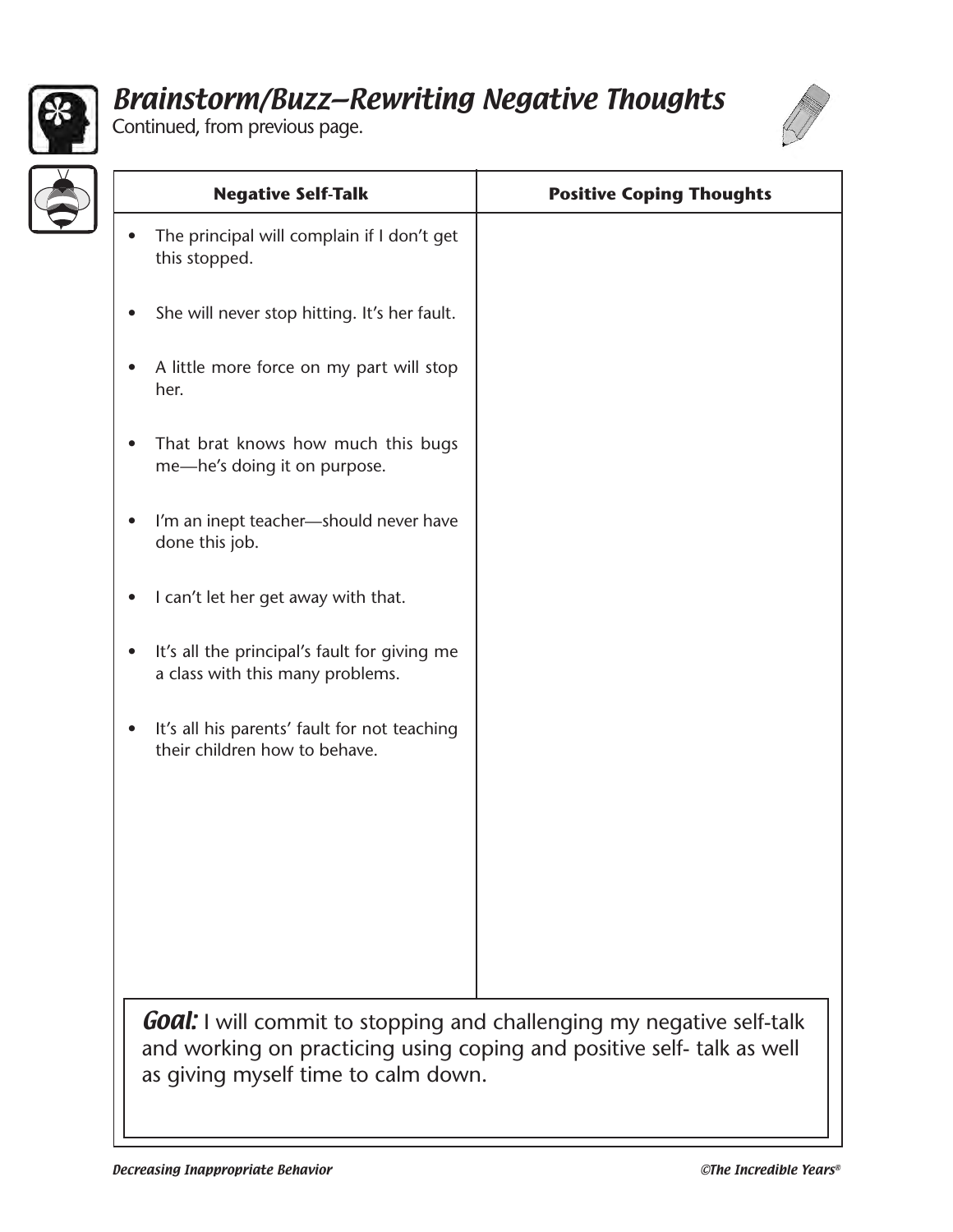# Brainstorm/Buzz—Ways to Stay Calm When Ignoring

When you first start ignoring misbehavior, the behavior will get worse before it gets better. It is important to be prepared to wait out this negative period. If you give into the oppositional behavior, this behavior will be reinforced and the student will learn that by protesting loudly, he or she can get his/her own way.



It is important to stay calm while ignoring. Try to think ahead and brainstorm ways to remain calm when ignoring misbehavior.

| deep breaths          |                                                                                            |
|-----------------------|--------------------------------------------------------------------------------------------|
| relaxation techniques |                                                                                            |
| positive thoughts     |                                                                                            |
| positive imagery      |                                                                                            |
| walk away             |                                                                                            |
| turn on some music    |                                                                                            |
|                       |                                                                                            |
|                       |                                                                                            |
|                       |                                                                                            |
|                       |                                                                                            |
|                       |                                                                                            |
|                       |                                                                                            |
|                       |                                                                                            |
|                       |                                                                                            |
|                       |                                                                                            |
|                       |                                                                                            |
|                       |                                                                                            |
|                       |                                                                                            |
|                       |                                                                                            |
|                       |                                                                                            |
|                       | Remember, all young children argue and protest to get what they want. This is not personal |
|                       | but a reflection of their strive to be independent and to test the rules.                  |
|                       |                                                                                            |
|                       | <b>Goal:</b> I will commit to tell myself the following                                    |
|                       |                                                                                            |
|                       |                                                                                            |
|                       |                                                                                            |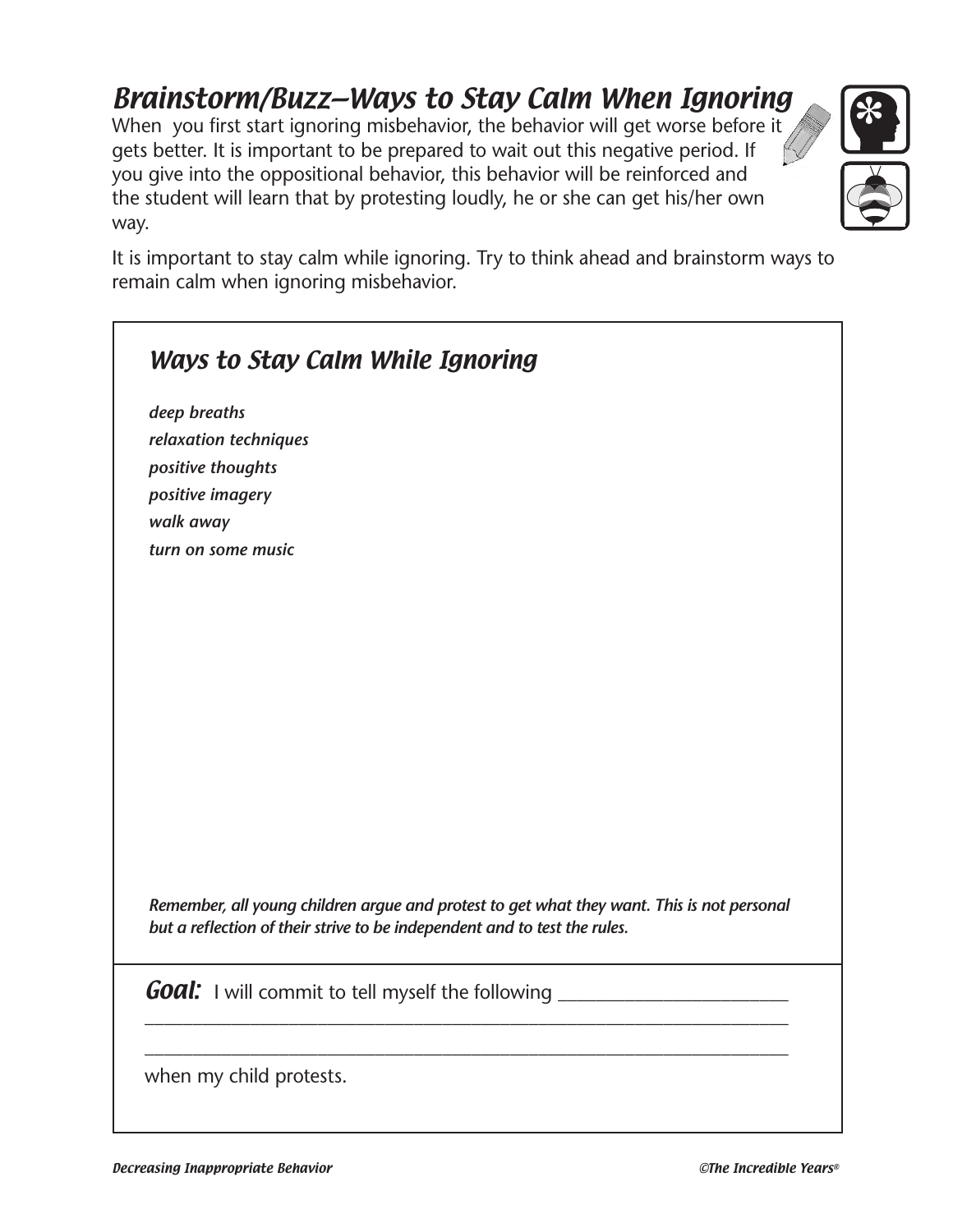

# Brainstorm/Buzz—Behaviors to Ignore





Behaviors such as pouting, sulking, screaming, swearing, and arguing are good candidates for ignoring and for helping other students ignore. These behaviors are annoying, but they are not physically harmful, and the behaviors will disappear if they are systematically ignored. The ignoring technique should not be used, however, with behaviors that could lead to physical injury, property damage, or intolerable disruption of an ongoing activity.

Sometimes teachers find it hard to control their own anger when dealing with misbehavior, and find it tempting to criticize the child. This emotional involvement can make it difficult to ignore your student's arguments or to praise compliance when it finally does occur. However, ignoring is one of the most effective strategies you can use, especially if you can teach other students to ignore it as well.

#### Student Behaviors I Will Ignore

*e.g., whining tantrums*

 $Goal:$  I will commit to ignoring

behavior whenever it occurs. I will praise \_\_\_\_\_\_\_\_\_\_\_\_\_\_\_\_\_\_\_\_\_\_\_\_\_\_\_\_\_\_\_

behavior, the positive opposite of the behavior I am ignoring.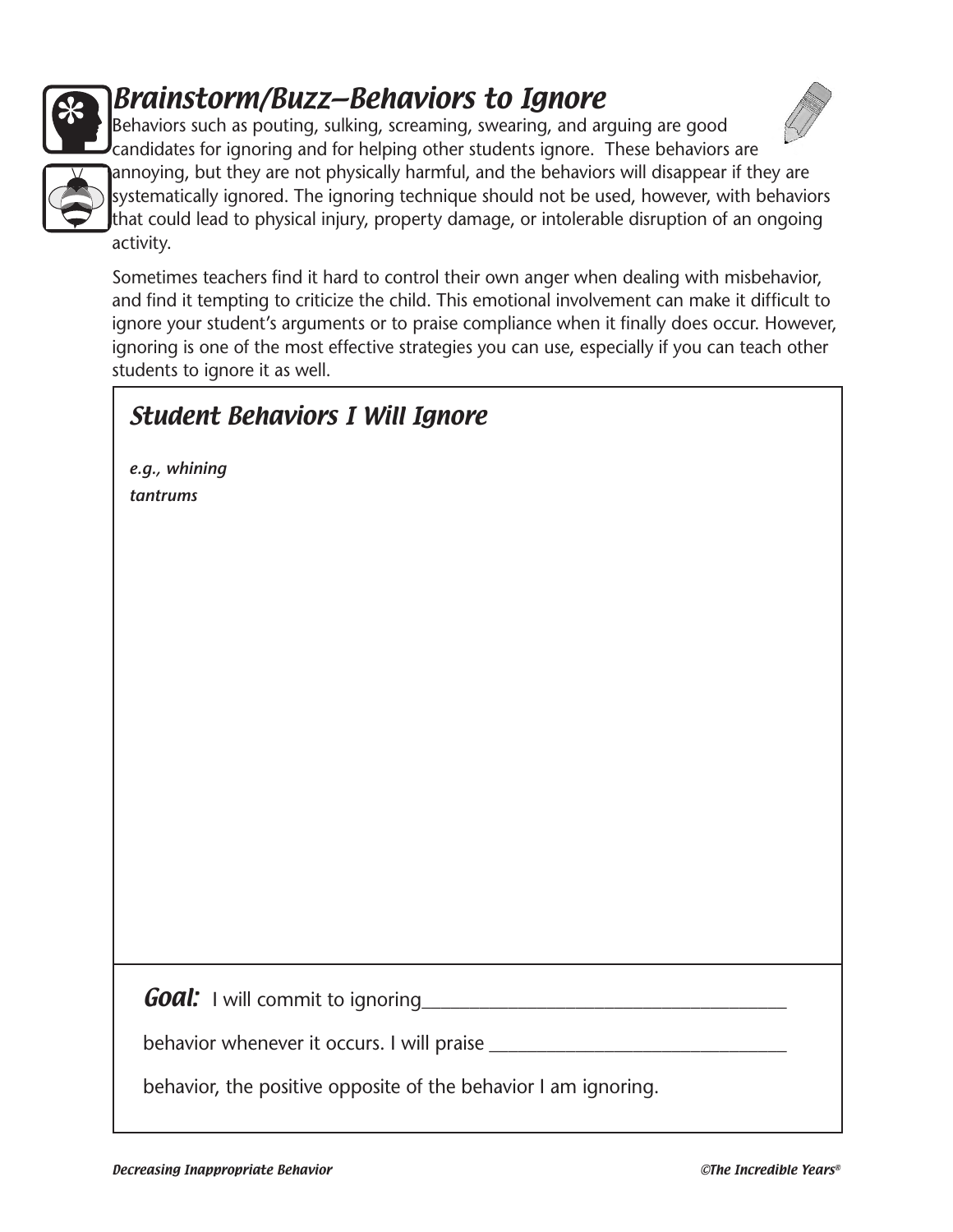# Brainstorm/Buzz—Using Selective Ignoring

Sometimes, children will show positive and negative behaviors during the same activity. For example, a student might follow directions (positive behavior) while whining or rolling their eyes (negative attitude). *Selective ignoring* is the technique where a teacher praises or rewards the part of the behavior that is positive while ignoring the negative behavior. For example, a teacher might praise the student for following directions, and pay no attention to the whining or negative attitude. This way, the child learns that she will receive positive attention for some behaviors, but will not receive attention for other behavior (e.g., arguing).



### When Would Selective Ignoring be Effective?

*e.g., when child is following directions but giving me "attitude" at the same time, I will praise his compliance and ignore his attitude.*

Goal: I will commit to praising \_\_\_\_\_\_\_\_\_\_\_\_\_\_\_\_\_\_\_\_\_\_\_\_\_\_\_\_\_\_\_\_\_\_\_\_\_\_

behavior while ignoring example to the set of the set of the set of the set of the set of the set of the set o

behavior.



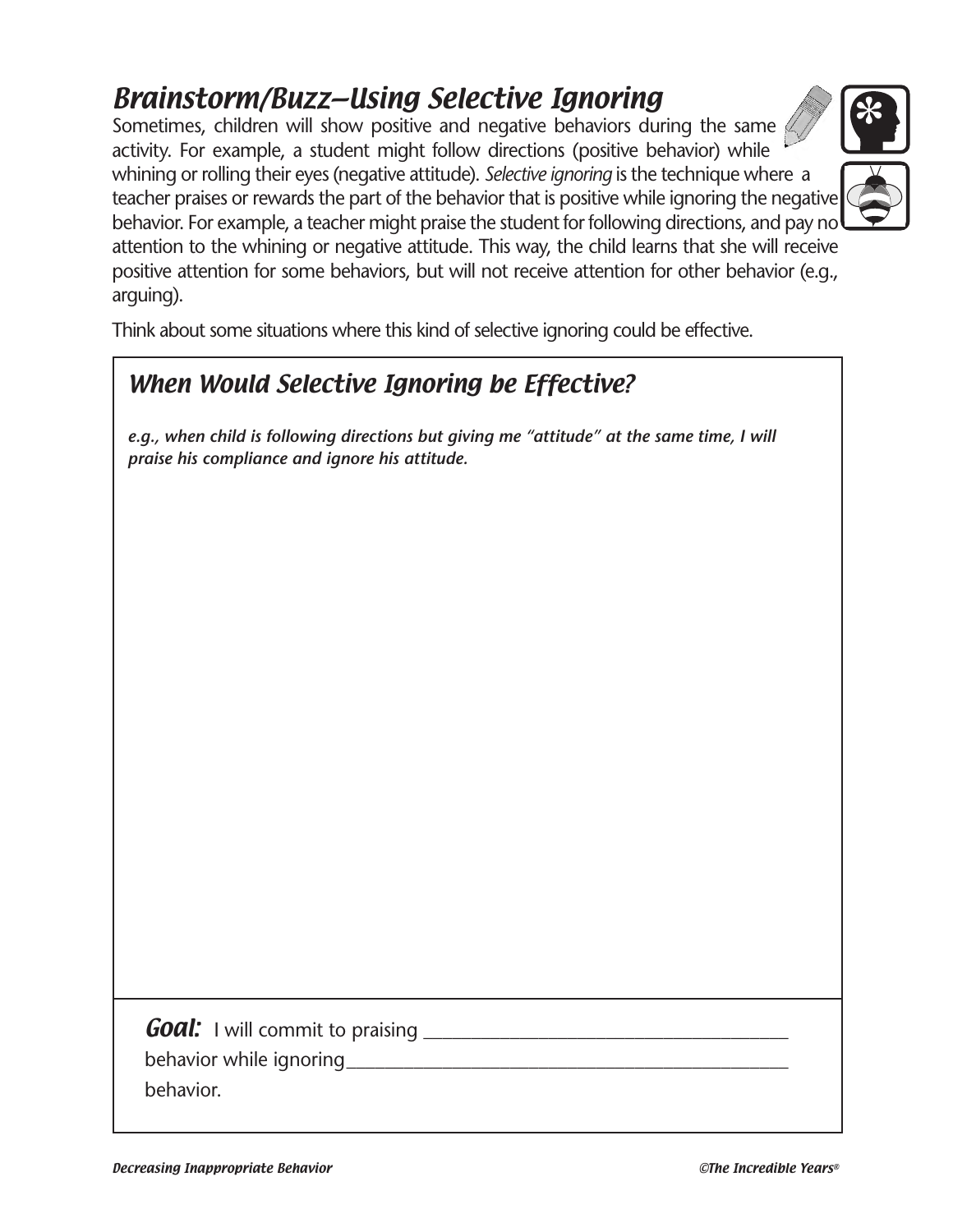### Sample Circle Time Lesson Script: Ignore

**Teacher:** Well, Wally has a problem he wants to share with you to- day. Wally, can you let us know what happened?

**Puppet:** Well, I was sitting at circle at my school and it was so noisy. One of my friends kept talking to me and I couldn't hear the teacher. I asked him to stop but he kept talking.

**Teacher:** Wally, that sounds hard. How were you feeling when that happened?

**Puppet:** I was really frustrated.

**Teacher:** You know, Wally, I do have an idea for you for this problem. When someone is distracting me I do something called ignore. Can you all say that word for me?

**Puppet:** Ignore?

**Teacher:** Yes, Wally ignoring is when you pretend that you can't hear or see someone. You can even turn your body away and focus on the teacher. Try it. Pretend I am the boy in circle time, and you are ignoring me. Pretend Kendra over there is your teacher. You can look at her while you ignore me. Ready?

#### **Wally turns his body away and looks straight at Kendra.**

**Teacher:** Wow! I see Wally turning his whole body away. His eyes are focused right on his teacher and he isn't listening to anything I say! Wally has big ignore muscles! Who thinks they can try this too?

Next call a child to come up and act out the same scenario.

**Teacher:** Okay, Kendra, Wally is going to talk to you during circle time. You are going to ignore him.. You are going to keep your eyes on me and turn your body away. Class, do you see how Kendra is so strong (feel her muscles!) She is ignoring. She turns her body away. She keeps her eyes on the action. I don't even think she heard Wally! Now who else wants a turn?

**Wally:** I'm going to try this, but I think I will also let my friend know that I am only going to ignore them during circle time. I still like them, and I'm not going to ignore them at play time. I'm ignoring so that we can both pay attention to the teacher!

**Important note:** Always have Wally act out the distracting behavior (do not put a child in this role). It is important that the children only act out positive behavior.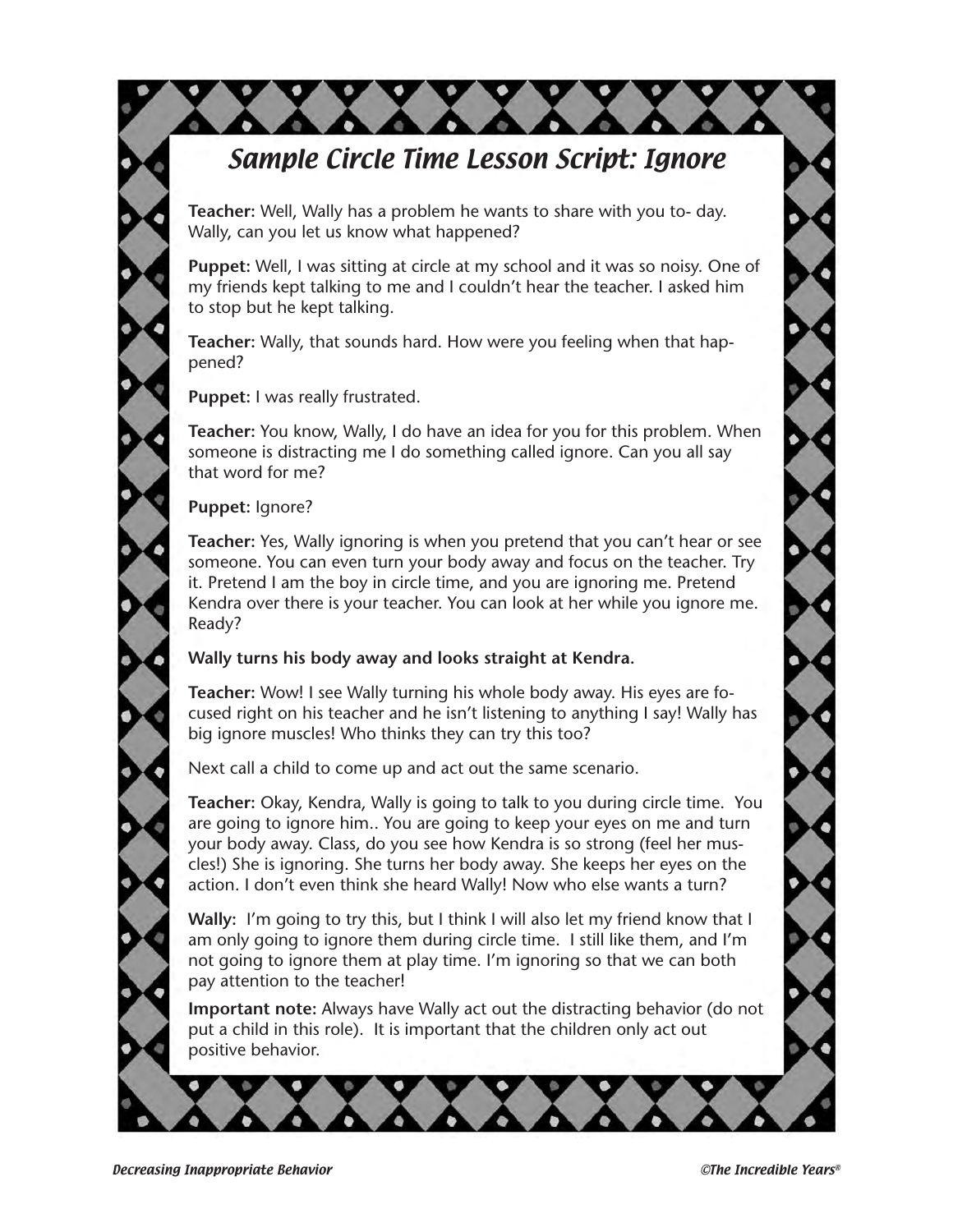# **Teacher-to-Parent Communication Form**

#### Compliment Time

At school the children are learning about how to give compliments to their friends. This is important to learn because it will help your child make good friends.

**MODELING:** You can help support your child's learning by modeling giving compliments yourself. For example, you might say, "I am going to give you a compliment about what a good job you did listening to my request and putting away your coat."

**PRAISE:** You can also teach your child how to compliment by praising your child when he or she says kind things. For example, "Seth you just gave your friend a compliment when you told him you liked how he built his castle. And your friend looks really pleased by that."

You might even have a daily compliment time at meal time or bedtime when family members take turns giving compliments to each other.

Record on the *Parent-to-Teacher Communication Form* what you observe in your child, and please send the form back to school. Your child will get special stickers for giving a compliment at home!



ncredible Children!

Decreasing Inappropriate Behavior ©The Incredible Years®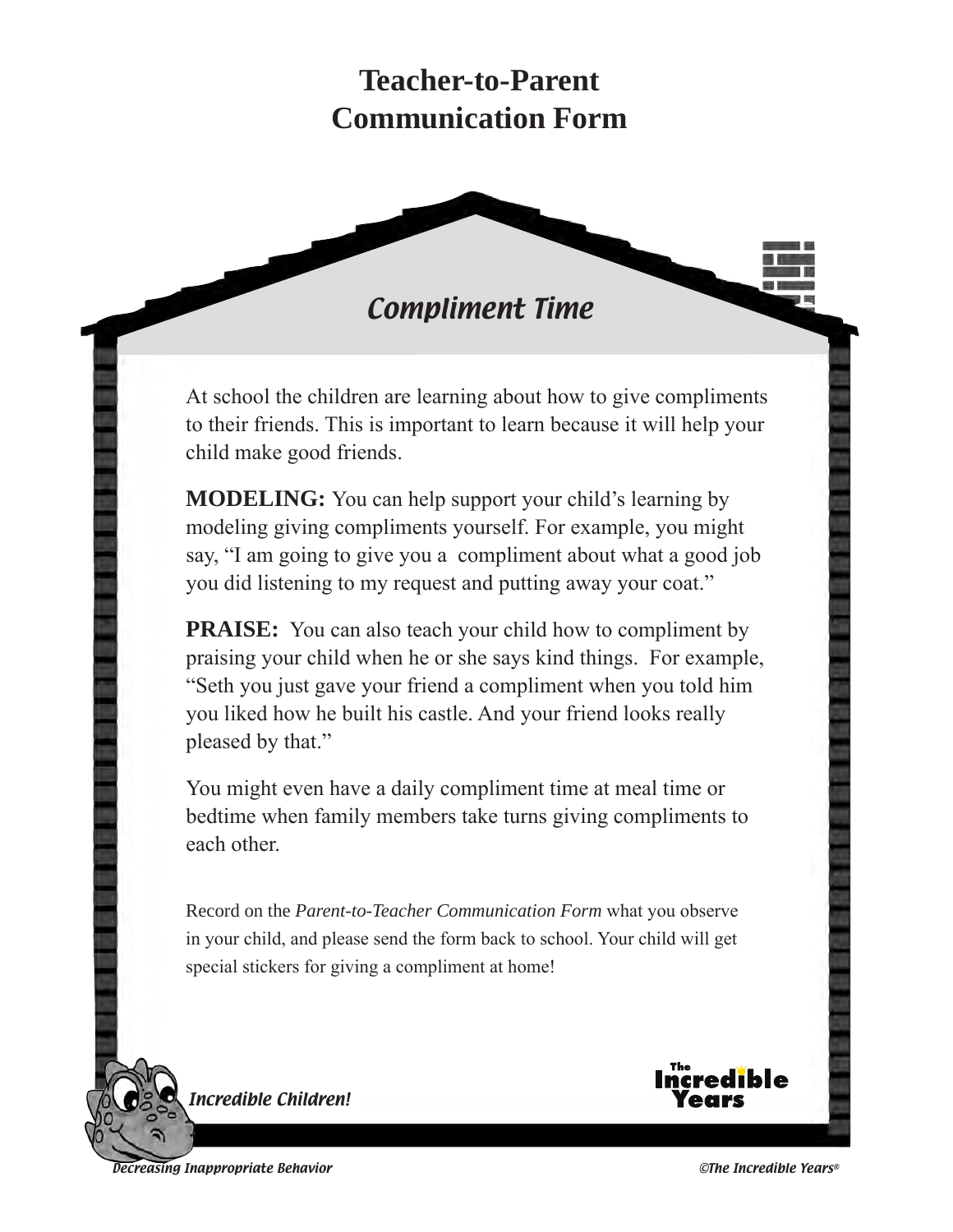# **Parent-to-Teacher Communication Form**

| <b>Child's Name:</b>                                                             | <u> 1989 - Johann Barbara, martin amerikan basal dan berasal dan berasal dalam basal dan berasal dalam berasal da</u>                                                                                                         |
|----------------------------------------------------------------------------------|-------------------------------------------------------------------------------------------------------------------------------------------------------------------------------------------------------------------------------|
| to school. Your child will get special stickers for giving a compliment at home! | Record on this form what you observe in your child, and please send the form back                                                                                                                                             |
| Child: Gives a compliment (says nice things) to an adult or friend.              |                                                                                                                                                                                                                               |
|                                                                                  | <u> 1989 - Johann Stoff, deutscher Stoff, der Stoff, der Stoff, der Stoff, der Stoff, der Stoff, der Stoff, der S</u>                                                                                                         |
| Family: Give examples of three compliments you give to your child!               |                                                                                                                                                                                                                               |
|                                                                                  | the control of the control of the control of the control of the control of the control of the control of the control of the control of the control of the control of the control of the control of the control of the control |
| $\overline{2}$ .                                                                 |                                                                                                                                                                                                                               |
| 3.                                                                               |                                                                                                                                                                                                                               |
|                                                                                  |                                                                                                                                                                                                                               |

Decreasing Inappropriate Behavior **Contract Contract Contract Contract Contract** Contract Contract Contract Contra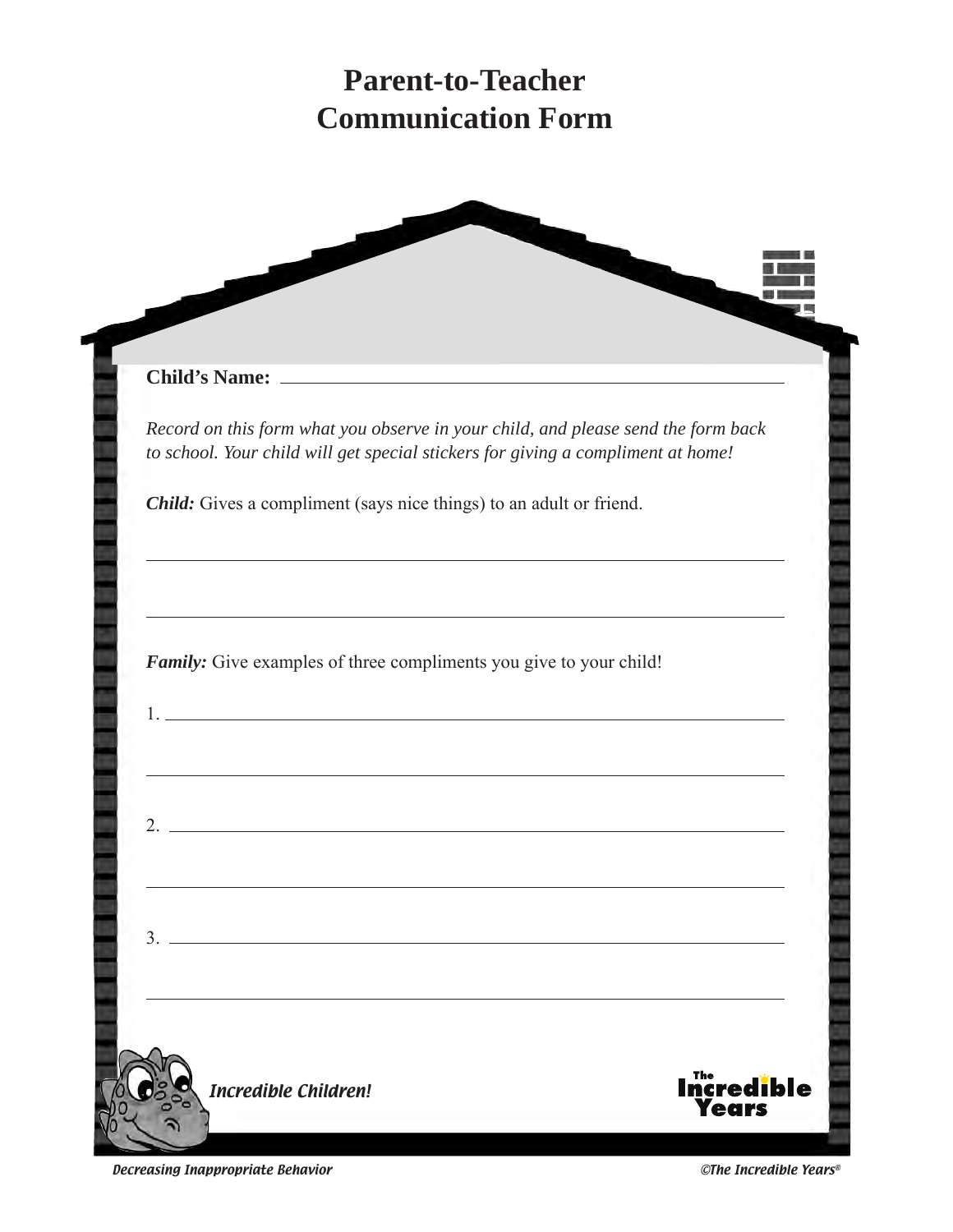

#### **The Incredible Years® Teacher Classroom Management Self-Reflection Inventory Decreasing Inappropriate Behavior – Proactive Discipline**

**Date:\_\_\_\_\_\_\_\_\_\_\_\_\_\_\_\_ Teacher Name: \_\_\_\_\_\_\_\_\_\_\_\_\_\_\_\_\_\_\_\_**

Teachers learn extensively from self-reflection regarding their classroom management and the teaching strategies they are using that are working or not working. From these reflections teachers determine personal goals for making changes in their approaches to bring about the most positive learning climate they can. Use this Inventory to think about your strengths and limitations and determine your goals.

| <b>Setting Limits</b>                                                                                                                                                           |              |                     |            |                     |   |
|---------------------------------------------------------------------------------------------------------------------------------------------------------------------------------|--------------|---------------------|------------|---------------------|---|
| 1. Rules in my classroom are stated positively and clearly and are<br>posted on the wall. I review and practice them as needed.                                                 |              | $1 \t2 \t3 \t4 \t5$ |            |                     |   |
| 2. I use nonverbal cues and signals to communicate rules as well<br>as words (e.g., pictures of rules such as raise quiet hands, quiet<br>voice, five on the floor, ears open). | 1            |                     |            | $2 \quad 3 \quad 4$ | 5 |
| 3. I have taught children the "show me five" signal and use it.                                                                                                                 | $\mathbf{1}$ |                     |            | $2 \t3 \t4 \t5$     |   |
| 4. I state requests or give directions to students respectively using<br>brief descriptions of positive behaviors desired (e.g., "please<br>keep your hands to your own body"). | $\mathbf{1}$ | $\overline{2}$      | $3\quad 4$ |                     | 5 |
| 5. I use "when-then" or "first-then" commands.                                                                                                                                  | $\mathbf{1}$ |                     |            | $2 \t3 \t4 \t5$     |   |
| 6. I give children choices and redirections when possible.                                                                                                                      |              | $1 \t2 \t3 \t4 \t5$ |            |                     |   |
| 7. I avoid negative commands, corrections, demands, and yelling at<br>students. Instead, I use "do" and "start" positive commands.                                              | 1            |                     |            | $2 \t3 \t4 \t5$     |   |
| 8. I get children's attention before giving instructions (e.g., eye<br>contact).                                                                                                |              | $1 \t2 \t3 \t4 \t5$ |            |                     |   |
| 9. I redirect disengaged children by calling out their name with a<br>question, standing next to them, making up interesting games,<br>and nonverbal signals.                   | $\mathbf{1}$ |                     |            | $2 \t3 \t4 \t5$     |   |
| 10. I give frequent attention, praise and coaching to students who<br>are engaged and compliant following my directions.                                                        | $\mathbf{1}$ | $\overline{2}$      | $3\quad 4$ |                     | 5 |

#### **1 –Never 3 – Occasionally 5 - Consistently**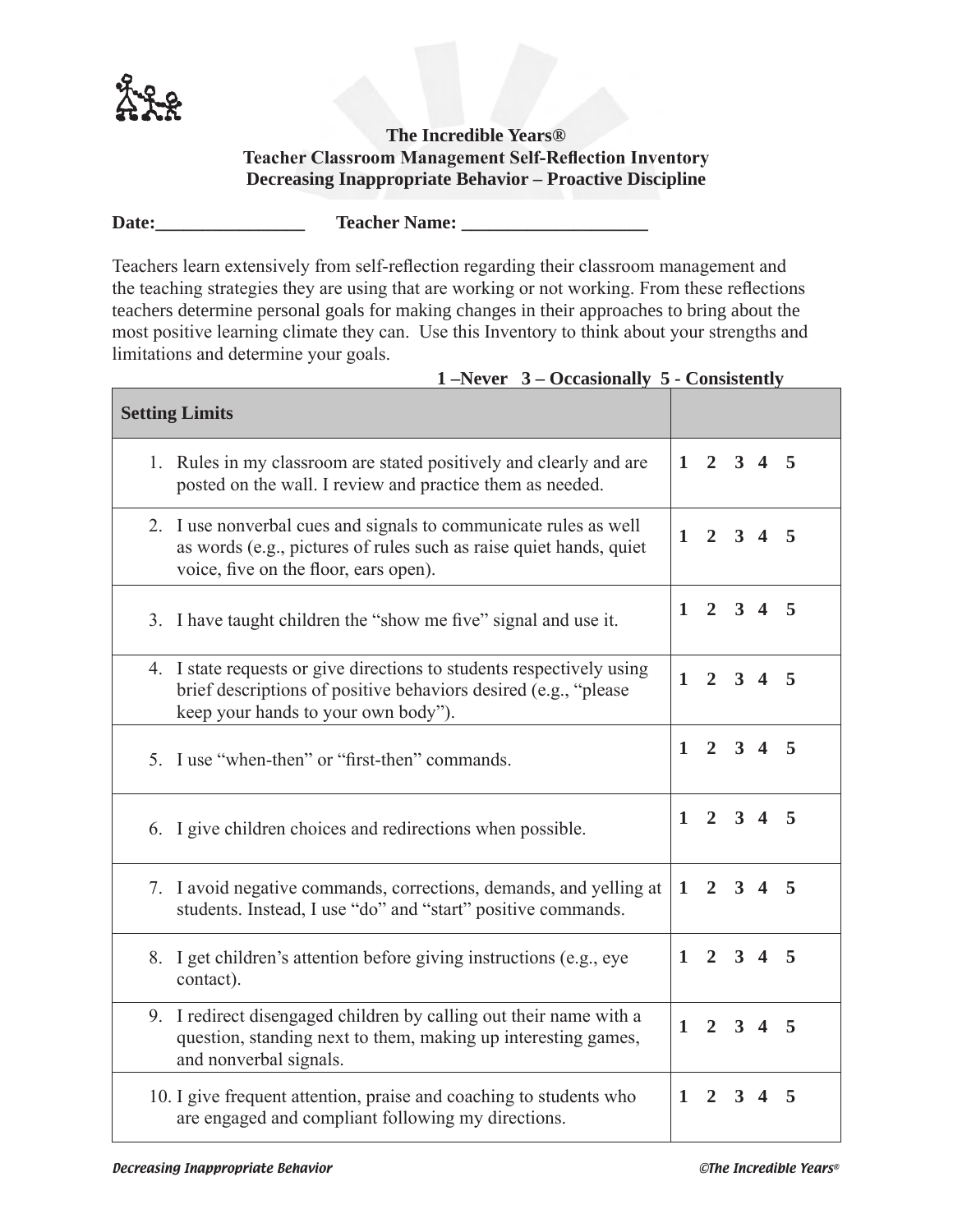| <b>Differential Attention and Ignoring and Redirecting</b>                                                                                                                                          |              |                |                         |                         |     |
|-----------------------------------------------------------------------------------------------------------------------------------------------------------------------------------------------------|--------------|----------------|-------------------------|-------------------------|-----|
| 1. I give more attention, coaching and praise to positive behaviors<br>than to inappropriate student behaviors.                                                                                     | $\mathbf{1}$ | $\overline{2}$ | $3\quad 4$              |                         | 5   |
| 2. I have identified negative behaviors in students I want to<br>decrease and the "positive opposite" of each negative behavior<br>that I will praise, reward and coach.                            | $\mathbf{1}$ | $2^{\circ}$    | $3\quad 4$              |                         | 5   |
| 3. I have identified those behaviors I can ignore while keeping the<br>children safe.                                                                                                               | $\mathbf{1}$ | $\mathbf{2}$   | $\mathbf{3}$            | $\overline{\mathbf{4}}$ | 5   |
| 4. I have taught children in circle time to ignore their peers who are<br>teasing (mild) or being distracting.                                                                                      | $\mathbf{1}$ | $\mathbf{2}$   |                         | $3\quad 4$              | 5   |
| My ignoring is strategically planned and is done by avoiding eye<br>5.<br>contact, verbal comments, and physical touch and by keeping a<br>neutral affect.                                          | $\mathbf{1}$ | $\overline{2}$ | $3\quad 4$              |                         | 5   |
| 6. I use proximal praise strategically (e.g., praise nearby child for<br>behavior I want to encourage) while ignoring the child who is<br>inappropriate.                                            | $\mathbf{1}$ | $\mathbf{2}$   |                         | $3\quad 4$              | 5   |
| I use positive self-talk as an approach to staying calm when<br>7.<br>students misbehave. (write example)                                                                                           | $\mathbf{1}$ | $\overline{2}$ |                         | $3\quad 4$              | 5   |
| 8. I start with using the least intrusive discipline strategy when<br>students misbehave. I review my hierarchy of discipline.                                                                      | $\mathbf{1}$ | $\overline{2}$ | $3\quad 4$              |                         | 5   |
| 9. When a student is behaving appropriately again and calmed<br>down after losing control, I immediately return my attention and<br>encouragement to the student.                                   | $\mathbf{1}$ | $\overline{2}$ | $\overline{\mathbf{3}}$ | $\boldsymbol{4}$        | 5   |
| 10. I have developed behavior plans that include identifying those<br>inappropriate behaviors to ignore and the positive opposite<br>behaviors to praise and reward.                                | 1            | 2              |                         | $3\quad 4$              | - 5 |
| 11. I help children learn how to self-regulate through specific<br>techniques (e.g., deep breathing, positive self-talk, positive<br>imagery, anger or relaxation thermometer, Tiny Turtle puppet). | 1            | $\overline{2}$ | $3\quad 4$              |                         | - 5 |
| 12. I use "positive forecasting" statements to predict a child's<br>success in earning his prize.                                                                                                   | 1            | $\mathbf{2}$   |                         | $3\quad 4$              | 5   |
| 13. I work hard to redirect students to other activities when they are<br>frustrated.                                                                                                               | 1            | $\mathbf{2}$   | $3\quad 4$              |                         | -5  |